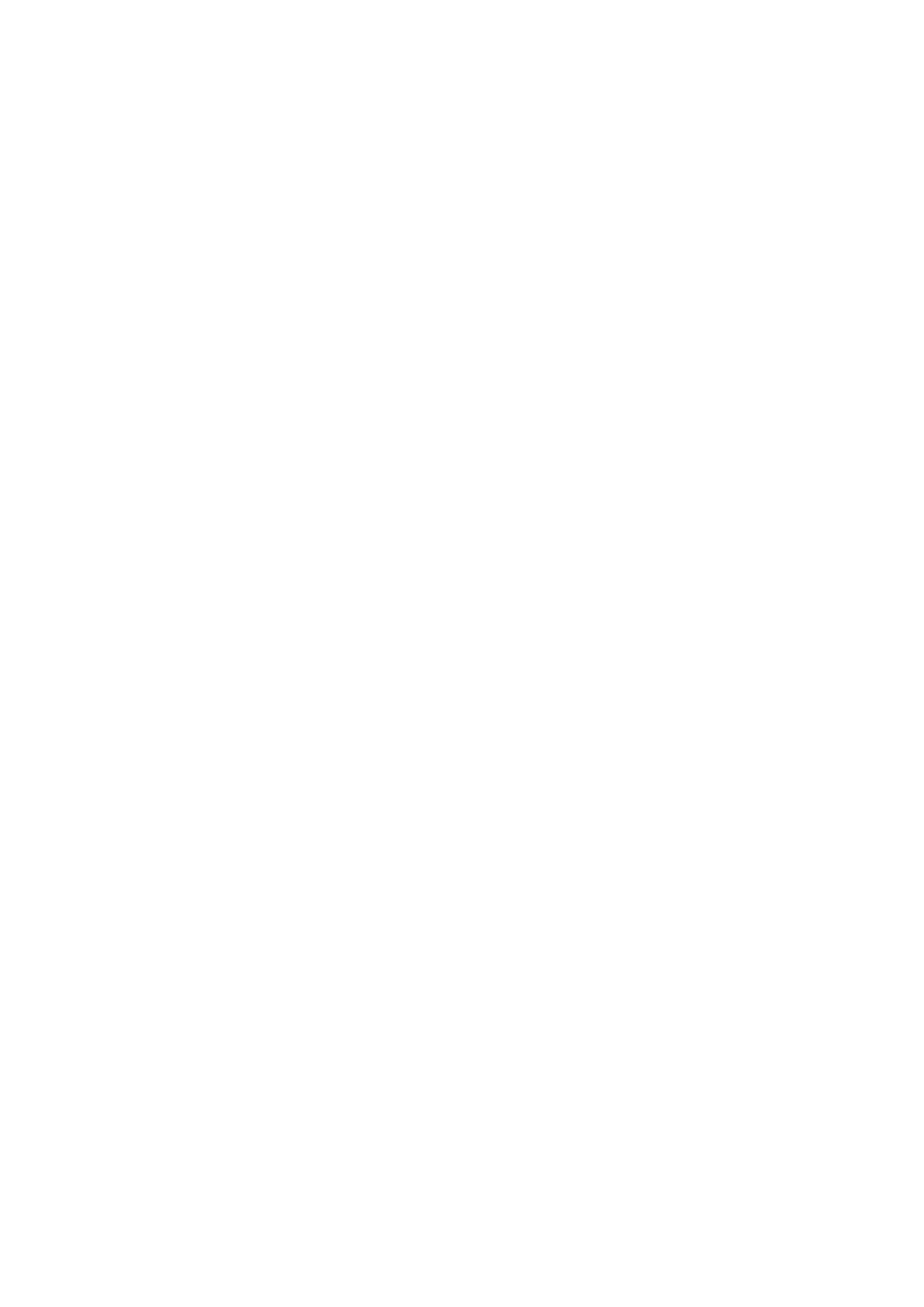#### **Creating a disaggregated CGE model for trade policy analysis: GTAP-MVH**

### **By Peter B. Dixon, Maureen Rimmer and Nhi Tran Centre of Policy Studies April 30, 2019**

#### **Abstract:**

Thousands of economists spread across almost every country use the GTAP model to analyze trade policies including trade wars and trade agreements. GTAP has an impressive regional coverage (140 countries) but the standard commodity coverage (57 commodities/industries) can cause frustration when tariffs on narrowly defined products are being negotiated. This paper sets out a method for disaggregating commodities/industries in computable general equilibrium models such as GTAP and applies it to GTAP's motor vehicle sector. The method makes use of readily available highly disaggregated trade data supplemented by detailed input-output data where available and data from a variety of other sources such as commercial market reports.

#### *JEL codes:* C68*;* F13; F14; F17

*Key words:* GTAP disaggregation; motor vehicle sector; intra-NAFTA tariffs

#### **Acknowledgements:**

Worked out most of the ideas in this paper during a visit in April/May 2018 to the Research Institute for Global Value Chains at the University of International Business and Economics, Beijing. We thank Professor Yang Jun and Professor Zhi Wang for being wonderful hosts and for providing a highly supportive research environment.

We thank Global Affairs Canada for financial support that made it possible for us to complete the project. Shenjie Chen and Jeff Bennett from Global Affairs provided valuable advice. However, neither they nor their employer is responsible for any part of this paper.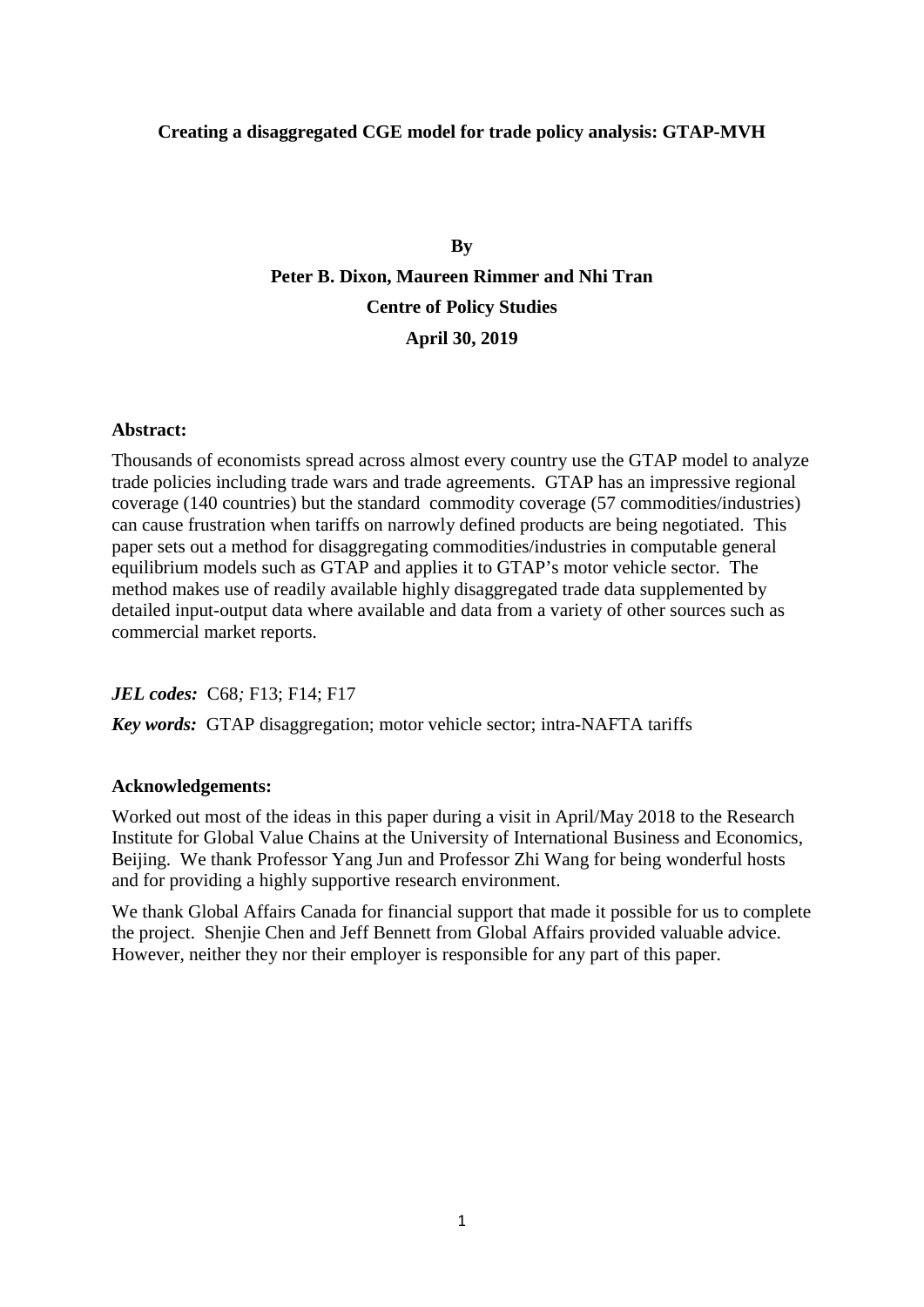#### **Table of contents**

|    | Introduction                             |                                                                | 3  |  |  |  |  |
|----|------------------------------------------|----------------------------------------------------------------|----|--|--|--|--|
| 2. | Transforming standard GTAP into GTAP-MVH |                                                                |    |  |  |  |  |
|    | 2.1                                      | Disaggregation theory                                          | 5  |  |  |  |  |
|    | 2.2                                      | Disaggregation data                                            | 10 |  |  |  |  |
|    | 2.3                                      | Sales matrices for disaggregated mvh products: outcomes of the |    |  |  |  |  |
|    |                                          | disaggregation procedures                                      | 14 |  |  |  |  |
| 3. |                                          | Illustrative GTAP-MVH simulations                              | 14 |  |  |  |  |
| 4. |                                          | Concluding remarks                                             | 27 |  |  |  |  |
|    | References                               |                                                                | 28 |  |  |  |  |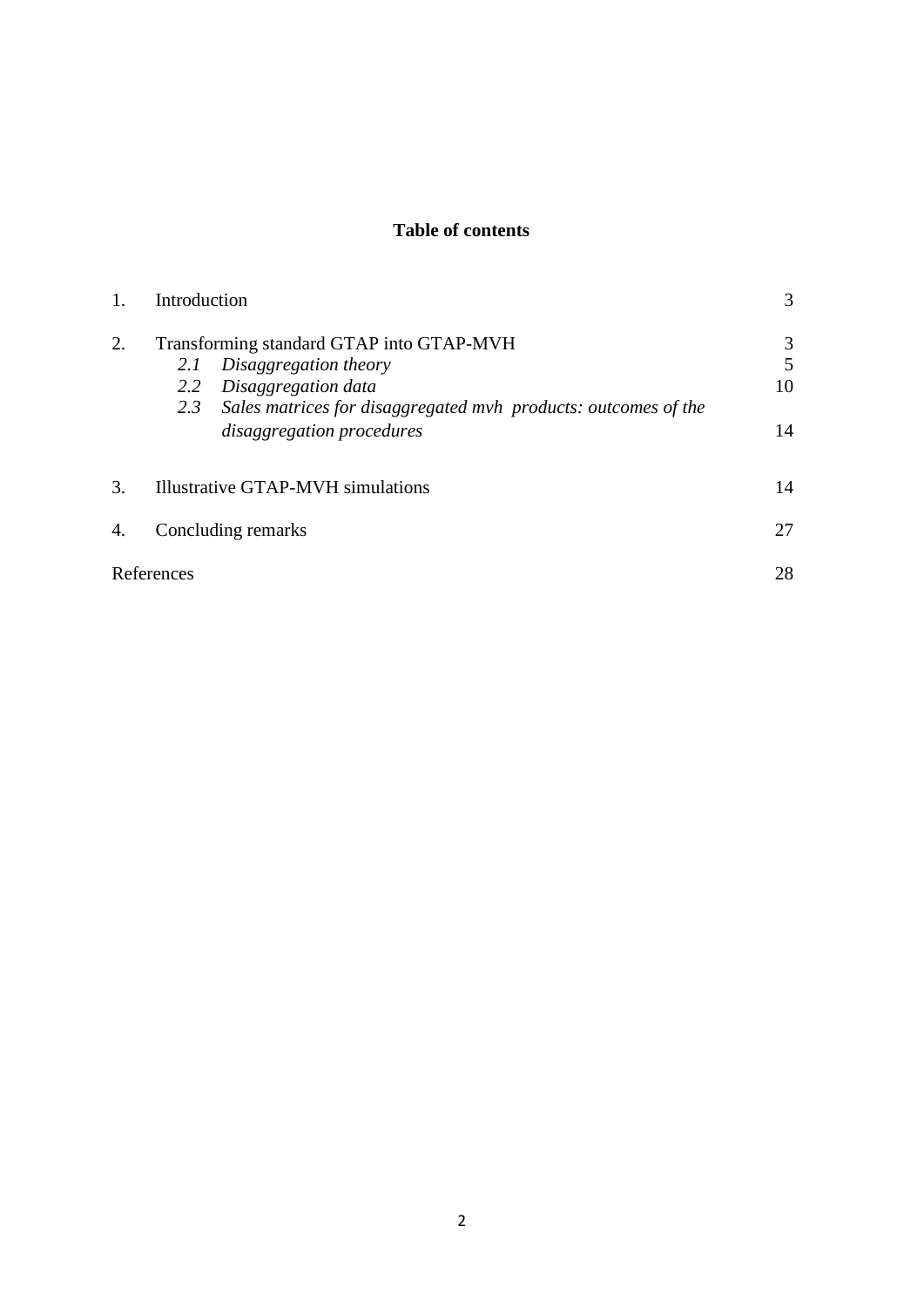#### **1. Introduction**

For over fifty years, computable general equilibrium (CGE) models have been used in analysing the effects of changes in trade policies and have now become a standard tool.<sup>[1](#page-4-0)</sup> CGE-based analyses have been helpful in identifying indirect effects. While it may be obvious that the motor vehicle industry in the U.S. benefits from higher tariffs on imported finished vehicles, it may not be so obvious that export-oriented activities such as U.S. higher educational services are harmed. As captured by a CGE model, the vehicle industry and higher education are linked via the real exchange rate. Less imported vehicles strengthens the exchange rate and hurts the export prospects of industries such as higher education.

The world's best known and most widely used CGE trade model is GTAP[2](#page-4-1). Its full database consists of mutually consistent input-output tables, trade flows and protection rates in 140 countries. Documentation of GTAP's theory and data can be found in Hertel (1997), Corong *et al.* (2017) and Aguiar *et al.* (2016). Flexible aggregation programs are available to form versions of GTAP with manageable regional disaggregation highlighting regions of interest for particular applications. Later in this paper we describe simulations with a 10-region version of GTAP. The regions are shown in Table 1.1.

While GTAP's regional detail is more than adequate for most purposes, the standard commodity/industry detail does not fully meet the requirements for convincing analysis to support contemporary trade negotiations. The database for the standard GTAP model distinguishes 57 sectors. At this level of disaggregation, key sectors in trade negotiations are often represented as a single amalgam of activities at various stages of a supply chain. For example, the production of all motor vehicle products in each country is represented in standard GTAP as a single sector, denoted by mvh. This means that there is no recognition of differences between brakes, transmissions, interior trimming, finished vehicles etc in input requirements, sales patterns and rates of protection.

In section 2, we set out a method for disaggregating commodities/industries in computable general equilibrium models such as GTAP and apply it to GTAP's motor vehicle sector. The method makes use of readily available highly disaggregated trade data supplemented by detailed input-output data where available and data from a variety of other sources such as commercial market reports. Using our disaggregation method, we split GTAP's mvh sector into 9 commodities/industries to create GTAP-MVH. In section 3 we describe illustrative simulations with GTAP-MVH, showing the effects of tariffs imposed by NAFTA countries on finished vehicles while leaving tariffs on parts unchanged. Concluding remarks are in section 4.

#### **2. Transforming standard GTAP into GTAP-MVH**

 $\overline{a}$ 

In simplified form (omitting taxes and international transport margins), the database for the GTAP model is represented by Table 2.1. Part A is often referred to as the NATIONAL matrix for region d. It shows flows of domestic commodities and imported commodities (undifferentiated by region of origin) to industries in region d and to final users excluding exports. It also shows the use of primary factors by industries in region d. Part B is often referred to as the TRADE matrix. This is a three dimensional array. For each commodity, it shows sources and destinations of international trade flows. The data in the two parts of the table satisfy two balance conditions. First, the jth row sum in the imports part of d's NATIONAL matrix equals the sum across sources of d's imports of j from the TRADE

<span id="page-4-0"></span><sup>1</sup> Early contributions include Evans (1972), Deardorff *et al.* (1977) and Dixon *et al.* (1977 and 1982).

<span id="page-4-1"></span> $2$  GTAP stands for Global Trade Analysis Project. The model was created by the GTAP research group at Purdue University.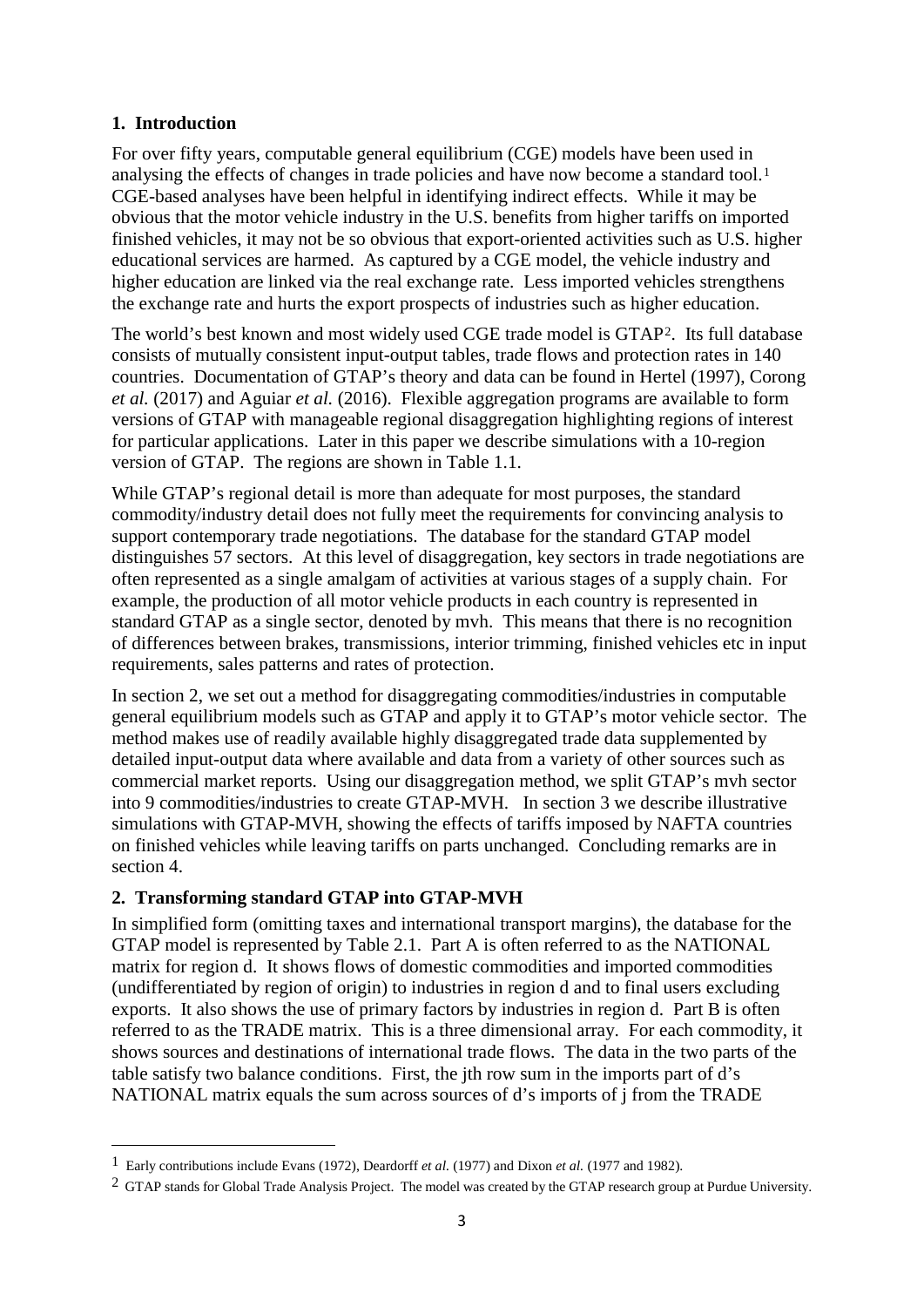| No.            | <b>Regions</b>                           |
|----------------|------------------------------------------|
|                | <b>USA</b>                               |
| $\overline{2}$ | Canada                                   |
| 3              | Mexico                                   |
| $\overline{4}$ | Japan                                    |
| 5              | South Korea                              |
| 6              | China                                    |
| 7              | Germany                                  |
| 8              | $EU26 (= EU-28$ less Germany and the UK) |
| 9              | United Kingdom                           |
| 10             | Rest of the World                        |

*Table 1.1. Regions in the GTAP-MVH model*

matrix (sum of jth column). Second, the jth row sum in the domestic part of d's NATIONAL matrix plus d's exports of j from the TRADE matrix (sum of jth row) equals d's output of j obtained as the jth column sum in the industry part of d's NATIONAL matrix.

In Table 2.1, without loss of generality, we have marked motor vehicles (mvh) as the first industry and first commodity. The disaggregation task described in this section is to replace the mvh part of the TRADE matrix with matrices for each sub-mvh commodity and to split the mvh column and the two mvh rows in the NATIONAL matrix for each country d into sub-mvh industries and commodities. As will become apparent in subsection 2.1, *(a) to (e)* in the NATIONAL matrix represent different disaggregation formulas. These formulas split GTAP data items: the disaggregated database reproduces the original database when reaggregated.

In the rest of this section, we describe the theory (subsection 2.1) and data (subsection 2.2) by which we disaggregated GTAP's mvh industry/commodity into 9 NAICS-based industries/commodities. We also briefly describe some disaggregation results (subsection 2.3). As mentioned already, we performed the disaggregation on a 10-region version of GTAP (see Table 1.1). It was also convenient from a computational and data-management point of view to aggregate GTAP's 56 non-mvh industries/commodities into 17. For example, in GTAP-MVH the 12 GTAP agricultural industries/commodities are aggregated into one. The full list of  $26 (= 9+17)$  industries/commodities in GTAP-MVH is in Table 2.2, with the disaggregated mvh industries/commodities shaded and in bold type.

Highly disaggregated trade data are available for almost every country to provide a basis for disaggregation of TRADE matrices. By contrast, the input-output matrices that underlie NATIONAL matrices are usually published at a relatively aggregated level, much more aggregated than the trade data. In our disaggregation theory, we start by assuming that satisfactory disaggregated TRADE matrices can be formed, although as we will see in subsection 2.2, this may require considerable work on concording commodity/industry classifications between trade and input-output data. To disaggregate NATIONAL matrices we need data for disaggregated commodities/industries on outputs, inputs and sales. For our mvh disaggregation task, direct data for these variables is not available for most countries. We estimate the missing data taking account of what *is* available: trade data and detailed input-output data for some key countries. The estimates become the basis for splitting shares that are applied to the original GTAP data.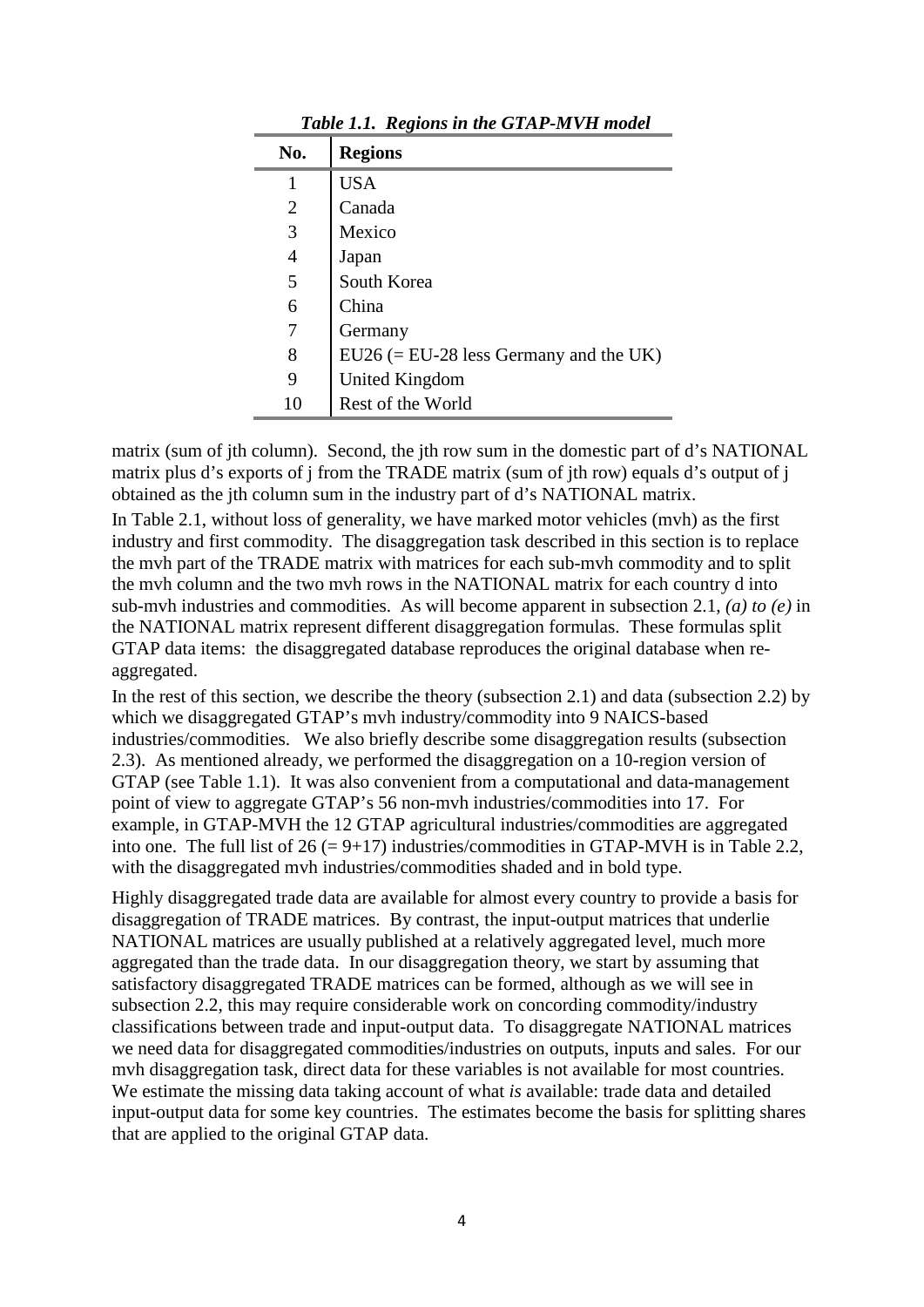*Table 2.1 Database for a GTAP model*

| Part A. NATIONAL matrix for region d |  |  |
|--------------------------------------|--|--|
|--------------------------------------|--|--|



*Part B. TRADE matrix for commodity c*

|               |            | <b>Destination region</b> |        |          |                                       |  |            |  |
|---------------|------------|---------------------------|--------|----------|---------------------------------------|--|------------|--|
|               |            | U.S.                      | Canada | $\cdots$ | $\cdots$                              |  | <b>ROW</b> |  |
|               | U.S.       |                           |        |          |                                       |  |            |  |
|               | Canada     |                           |        |          |                                       |  |            |  |
| <b>Source</b> | $\cdots$   |                           |        |          | International flows<br>of commodity c |  |            |  |
| region        | $\cdots$   |                           |        |          | (zero diagonals)                      |  |            |  |
|               | $\cdots$   |                           |        |          |                                       |  |            |  |
|               | <b>ROW</b> |                           |        |          |                                       |  |            |  |

#### *2.1. Disaggregation theory*

The central part of our disaggregation theory is a system of equations in which we treat trade flows in disaggregated products as observable exogenous variables. This allows us to make full use of comprehensive disaggregated trade data published by the United Nations. The equations also rely on the availability of detailed input-output data for one or more leading producer countries in the sector being disaggregated.

In the case of mvh, the inputs to the disaggregation equation system are data (adjusted to 2015 levels where required) on: trade flows for disaggregated mvh products; U.S. and Canadian input-output data for these products; and initial estimates (described in subsection 2.2) for outputs of and demands for mvh products in regions other than the U.S. and Canada.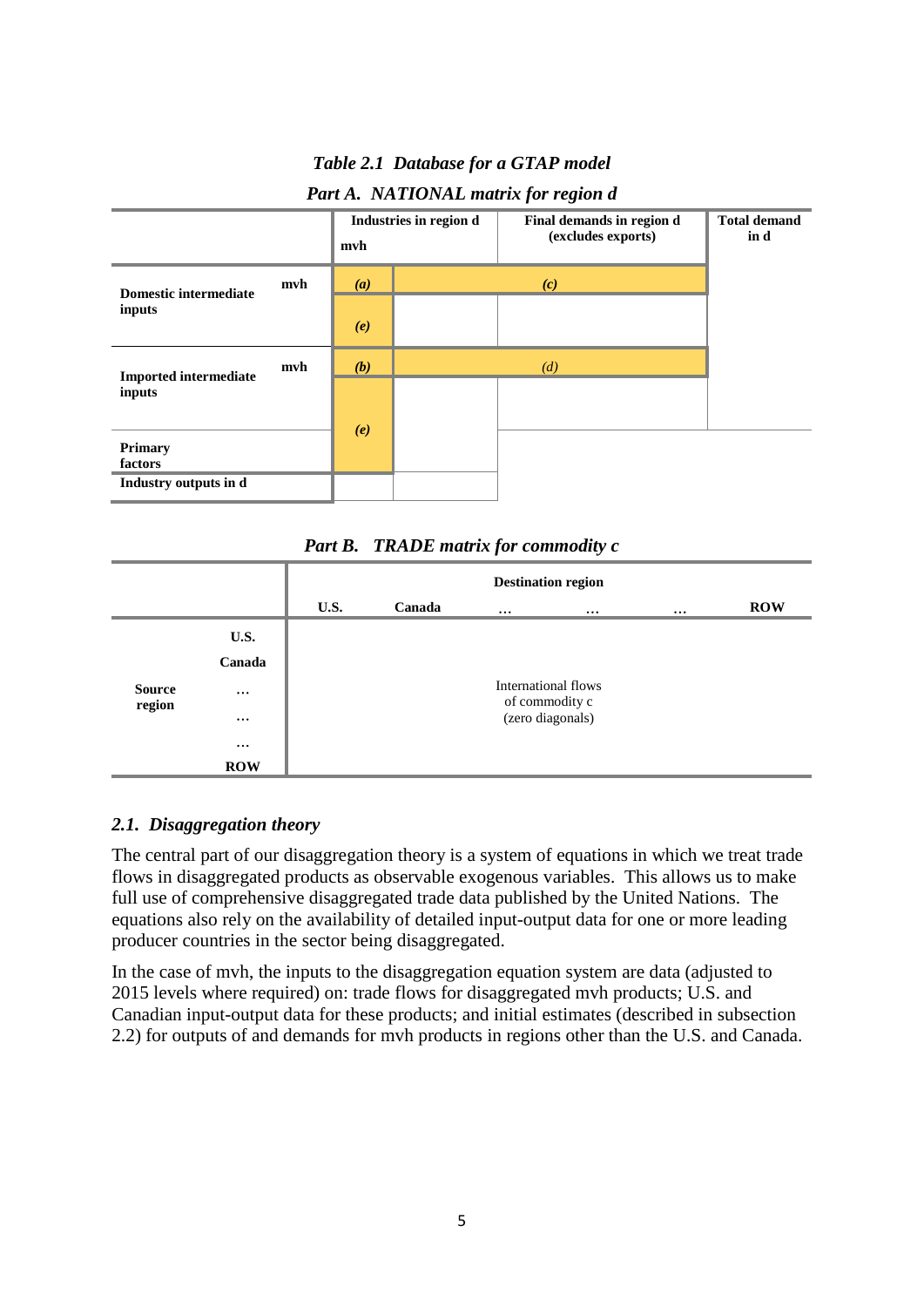| No.           | <b>Sectors</b> | <b>Description</b>                        | <b>NAICS</b> codes         | <b>Original GTAP sectors</b>                                                                                                                                                                                                                |
|---------------|----------------|-------------------------------------------|----------------------------|---------------------------------------------------------------------------------------------------------------------------------------------------------------------------------------------------------------------------------------------|
|               | Agriculture    | Agriculture                               | 1111 - 1123                | Paddy rice; Wheat; Cereal grains nec; Vegetables, fruits, nuts; Oil seeds;<br>Sugar cane, sugar beet; Plant-based fibres; Crops nec; Bovine cattle,<br>sheep and goats, horses; Animal products nec; Raw milk; Wool, silk-<br>worm cocoons. |
| 2             | ForFishMinng   | Forestry, fishery and mining              | 1130-2131                  | Forestry; Fishing; Coal, oil, gas; Minerals nec.                                                                                                                                                                                            |
| 3             | FoodBevTob     | Food, beverages and tobacco<br>products   | 3111 - 3122                | Bovine meat products; Meat products nec; Vegetable oils and fats; Dairy<br>products; Processed rice; Sugar; Food products nec; Beverages and<br>tobacco products.                                                                           |
|               | TCF            | Textile, clothing and footwear            | $3131 - 3160$              | Textiles; Wearing apparel; Leather products.                                                                                                                                                                                                |
| $\mathcal{L}$ | WoodProd       | Wood products                             | 3211-3219                  | Wood products.                                                                                                                                                                                                                              |
| 6             | NMetMinrlPrd   | Non-metal mineral materials               | 3271 - 3279                | Mineral products nec.                                                                                                                                                                                                                       |
|               | PaperPublish   | Paper, printing and publishing            | 3221 - 3231, 48A000-5111A0 | Paper products, publishing.                                                                                                                                                                                                                 |
| 8             | PetrolCoal     | Petroleum and coal products               | 3241                       | Petroleum, coal products.                                                                                                                                                                                                                   |
| 9             | ChemRubPlast   | Chemicals, rubber and plastic<br>products | 3251-3262                  | Chemicals, rubber and plastic products.                                                                                                                                                                                                     |
| 10            | FeMetal        | Ferrous metal                             | 3311,3312,331510           | Ferrous metals.                                                                                                                                                                                                                             |
| 11            | OthMetals      | Non-ferrous metals                        | 3313-3314,331520           | Metals nec.                                                                                                                                                                                                                                 |
| 12            | MetalProd      | Fabricated metal products                 | 3321-3329                  | Metal products.                                                                                                                                                                                                                             |

#### *Table 2.2. Sectors in the GTAP-MVH model*

*Table 2.2 continues …*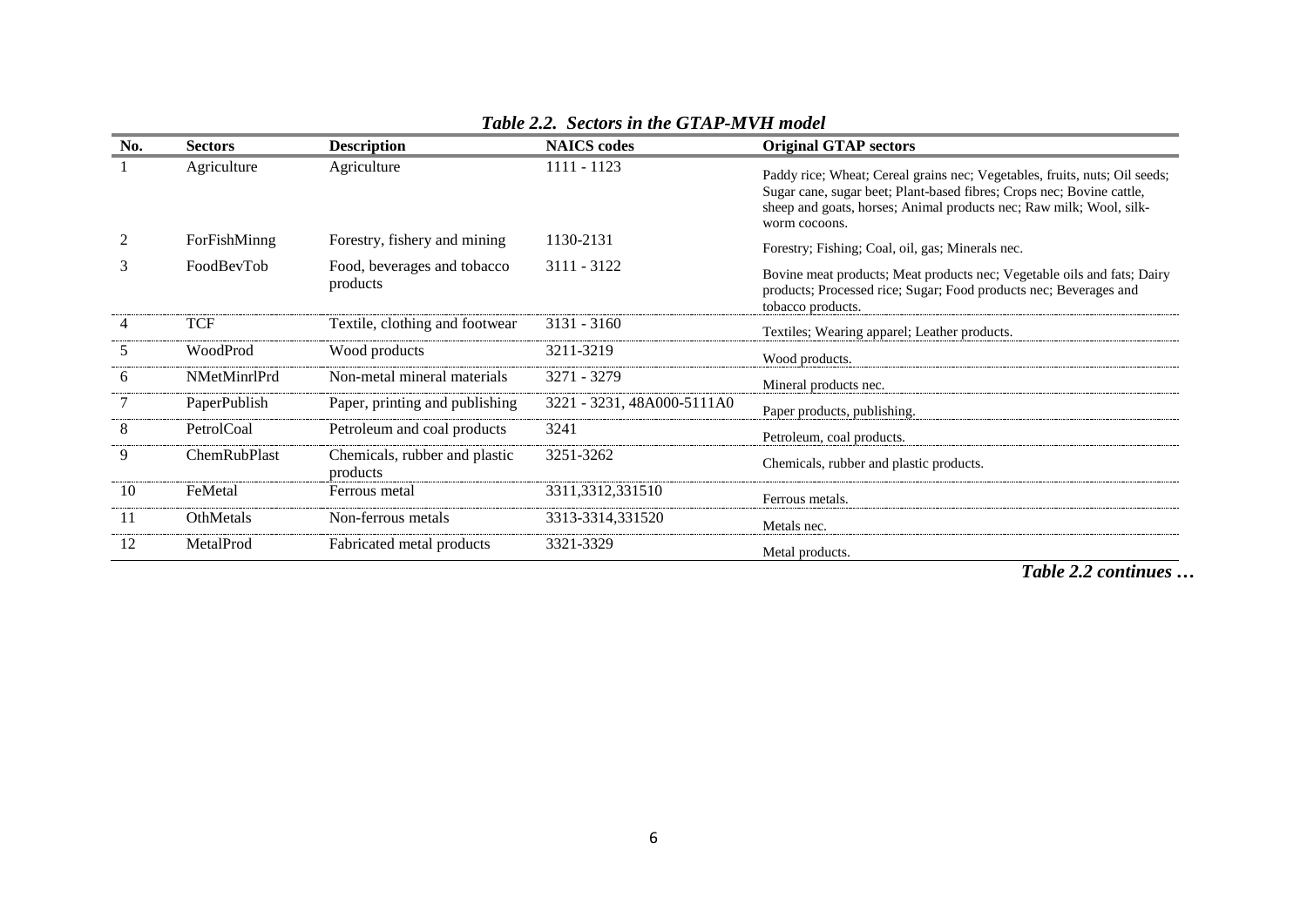#### *Table 2.2 continued…*

| No.       | <b>Sectors</b>      | <b>Description</b>                                                                         | <b>NAICS</b> codes                        | <b>Original GTAP sectors</b>                                                                                                                                                                                                                                                                           |  |  |  |  |
|-----------|---------------------|--------------------------------------------------------------------------------------------|-------------------------------------------|--------------------------------------------------------------------------------------------------------------------------------------------------------------------------------------------------------------------------------------------------------------------------------------------------------|--|--|--|--|
| 13        | <b>Autombile</b>    | <b>Automobile manufacturing</b>                                                            | 336111                                    |                                                                                                                                                                                                                                                                                                        |  |  |  |  |
| 14        | <b>MVGasEngPrts</b> | Motor vehicle gasoline engine<br>and engine parts<br>manufacturing                         | 336312                                    |                                                                                                                                                                                                                                                                                                        |  |  |  |  |
| 15        | <b>MVSteerSuspn</b> | <b>Motor vehicle steering,</b><br>suspension component<br>(except spring)<br>manufacturing | 336330                                    |                                                                                                                                                                                                                                                                                                        |  |  |  |  |
| <b>16</b> | <b>MVBrakes</b>     | <b>Motor vehicle brakes and</b><br><b>brake</b> systems                                    | 336340                                    |                                                                                                                                                                                                                                                                                                        |  |  |  |  |
| 17        | <b>MVPwrTrTrain</b> | <b>Motor vehicle transmission</b><br>and power train parts                                 | 336350                                    | <b>Motor vehicles and parts</b>                                                                                                                                                                                                                                                                        |  |  |  |  |
| <b>18</b> | <b>MVSeatInter</b>  | Motor vehicle interior trim,<br>seats and seat parts                                       | 336360                                    |                                                                                                                                                                                                                                                                                                        |  |  |  |  |
| 19        | <b>MVMtlStamp</b>   | <b>Motor vehicle metal stamping</b>                                                        | 336370                                    |                                                                                                                                                                                                                                                                                                        |  |  |  |  |
| <b>20</b> | <b>OthMVParts</b>   | Other motor vehicle parts<br>manufacturing                                                 | 336390                                    |                                                                                                                                                                                                                                                                                                        |  |  |  |  |
| 21        | <b>TruckUteTrlr</b> | <b>Manufacturing of trucks,</b><br>utility vehicles, trailers, motor<br>homes and campers. | 336112, 336120, 336212,<br>336213, 336214 |                                                                                                                                                                                                                                                                                                        |  |  |  |  |
| 22        | OthTransEq          | All other transportation<br>equipment manufacturing                                        | 3364-3369                                 | Transport equipment nec.                                                                                                                                                                                                                                                                               |  |  |  |  |
| 23        | ElectrnicsEq        | Electronic equipment                                                                       | 3341-3345                                 | Electronic equipment.                                                                                                                                                                                                                                                                                  |  |  |  |  |
| 24        | OthMachEq           | Other machinery and<br>equipment                                                           | 3331-3339, 3346-3359, 3391,               | Machinery and equipment nec.                                                                                                                                                                                                                                                                           |  |  |  |  |
| 25        | OthManuf            | Other manufacturing products,<br>n.e.c.                                                    | 3371-3379                                 | Manufactures nec.                                                                                                                                                                                                                                                                                      |  |  |  |  |
| 26        | Services            | Services                                                                                   | 2211-2334, 4200-8140                      | Electricity; Gas manufacture, distribution; Water; Construction; Trade;<br>Transport nec; Water transport; Air transport; Communication; Financial<br>services nec; Insurance; Business services nec; Recreational and other<br>services; Public administration, defense, education, health; Dwellings |  |  |  |  |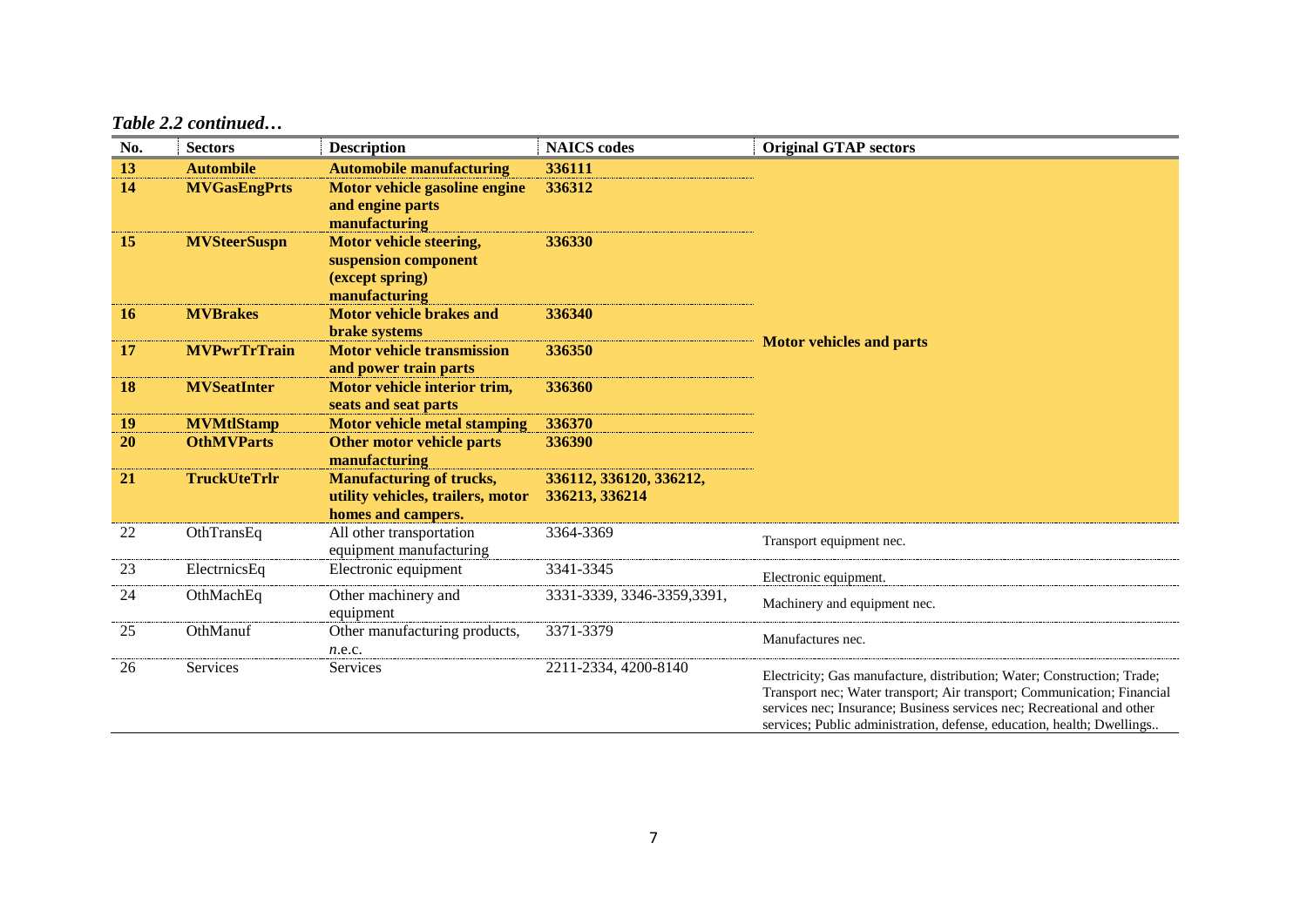#### *Endogenous variables in the disaggregation equation system for mvh*

In formal terms, we estimate for 2015 the U.S. dollar values of:

- VQ(n,s) for n∈MVH, s∈OTHREG where MVH is the set of 9 mvh industries/commodities;  $VO(n,s)$  is the value of output of commodity n in region s; and OTHREG is the set of 8 regions in Table 1.1 excluding Canada and the U.S. We do not estimate VQ(n,US) and VQ(n,Canada). These are known from detailed input-output data for the two countries.
- $Z(n,i,s)$  for n,  $i \in MVH$ ,  $s \in OTHREG$

where  $Z(n,j,s)$  is the value of mvh product n (domestic plus imported) flowing to mvh industry j in region s. For  $s = US$  and Canada,  $Z(n,j,s)$  is known from detailed input-output data.

- $Zdom(n,j,s)$  and  $Zimp(n,j,s)$  for n, j∈MVH, s∈OTHREG where  $Zdom(n,j,s)$  and  $Zimp(n,j,s)$  are the values of the flows of domestically produced and imported mvh-commodity n to mvh-industry j in region s. For  $s =$ US and Canada,  $Zdom(n,j,s)$  and  $Zimp(n,j,s)$  are known from detailed input-output data.
- OD(n,f,s) for n∈ MVH, f∈NonMVH, s∈OTHREG

where OD(n,f,s), other domestic demand, is the value of myh-commodity n (domestic plus imported) used in region s by domestic purchaser f in the set NonMVH. This is the set of domestic purchasers outside the mvh sector. These are non-mvh industries and final demanders (households, capital creators and government but not exports). For  $s = US$  and Canada,  $OD(n,f,s)$  is known from detailed input-output data.

- ODdom(n,f,s) and ODimp(n,f,s) for  $n \in MWH$ ,  $f \in N$ onMVH,  $s \in OTHREG$ where  $ODdom(n,f,s)$  and  $ODimp(n,f,s)$  are the values of domestically produced and imported mvh-commodity n used in region s by domestic purchaser f in the set NonMVH. For  $s = US$  and Canada, ODdom(n,f,s) and ODimp(n,f,s) are known from detailed input-output data.
- DABS(n,d) for n∈ MVH, d∈OTHREG where DABS(n,d) is the value of total absorption (domestic plus imported) of mvhcommodity n in region d. For  $s = US$  and Canada, DABS(n,d) is known from detailed input-output data.

We also estimate

• ADJ(n,d) for n∈ MVH, d∈OTHREG

where ADJ(n,d) is an adjustment factor on demand for and supply of mvhcommodity n in region d. As we will see shortly, this factor is used to adjust our initial estimates of demand and supply variables to align estimates of absorption in each region based on supply (output plus imports less exports) and demand (intermediate and final use excluding exports). A value of  $ADJ(n,d)$  of greater than one adjusts demand variables up and supply variables down.

• AUSCAN(n,j) for n,  $j \in MWH$ 

where  $A_{USCAN}(n,i)$  is the average input-output coefficient for Canada and the U.S. for the use of mvh-commodity n in mvh-industry j. These average input-output coefficients are calculated from detailed input-output data for the two countries.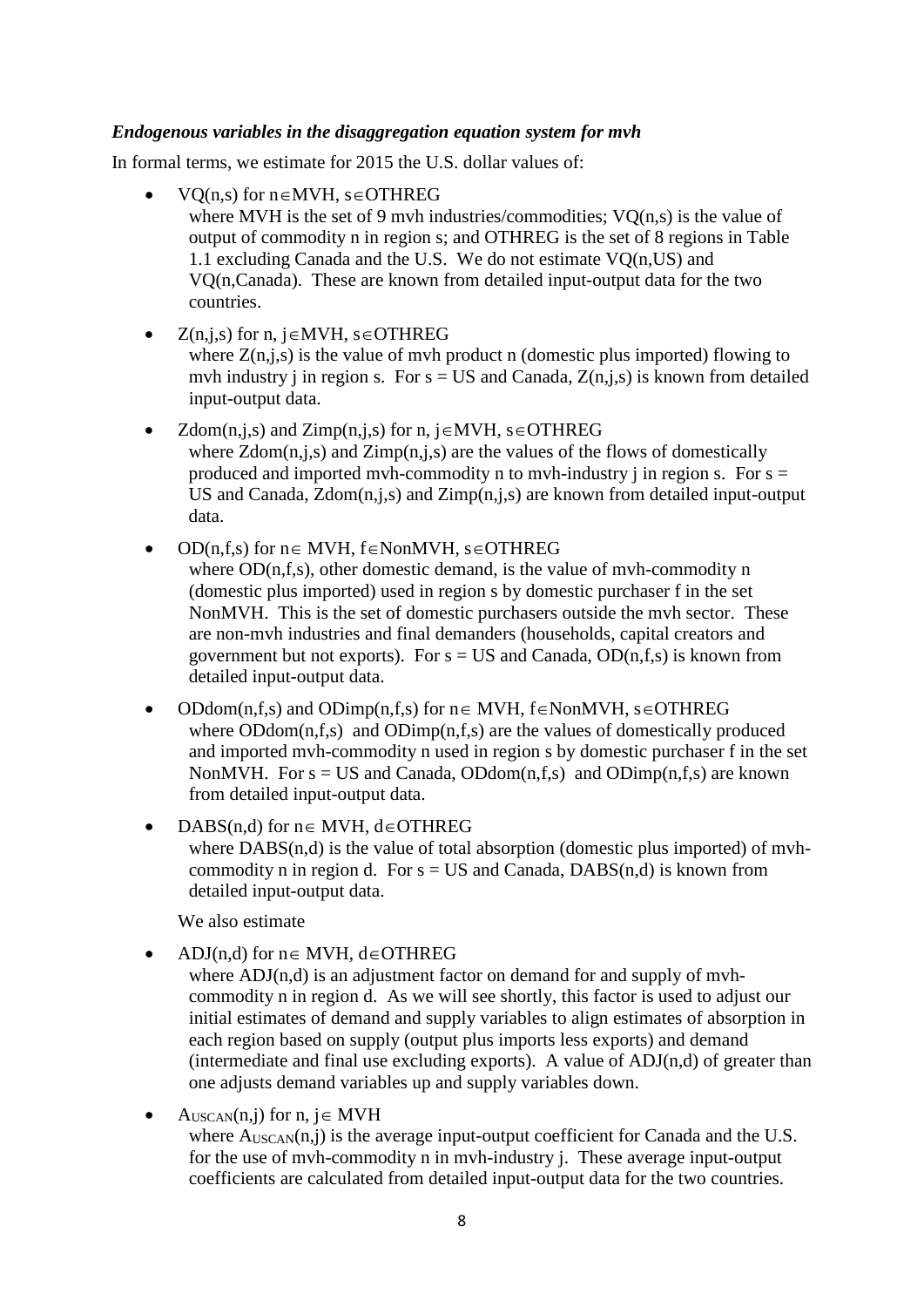• MSH(n, d) for  $n \in MV$ H, d $\in$ OTHREG

where  $MSH(n,d)$  is the share of the absorption of myh-commodity n in region d accounted for by imports. Import shares in U.S. and Canadian absorption of disaggregated mvh commodities are known from detailed input-output and trade data.

#### *Exogenous variables in the disaggregation equation system for mvh*

We base the estimates of the endogenous variables on values given by data or initial estimates of:

- $TR(n,s,d)$  for  $n \in MVH$ , s, d $\in REG$ , where REG is the set of 10 regions in Table 1.1; and TR(n,s,d) is the value of commodity n exported from region s to region d.
- $VO_{USCAN}(n)$  for  $n \in MVH$ , where  $VO_{USCAN}(n)$  is the aggregate value, calculated from U.S. and Canadian input-output data updated to 2015, of input n produced in the two countries.
- $Z_{USCAN}(n,j)$  for n, j∈MVH where  $Z_{USCAN}(n,j)$  is the aggregate value, calculated from U.S. and Canadian inputoutput data updated to 2015, of input n (domestic plus imported if n is a commodity) used in the production of j in the two countries.
- VQ1(n,s) for n∈MVH, s∈OTHREG where VO1(n,s) is our initial estimate of the value of commodity n produced in region s.
- OD1(n,f,s) for n ∈MVH, f∈NonMVH, s∈OTHREG where  $OD1(n,f,s)$  is our initial estimate of the value of commodity n (domestic plus imported) used by purchaser f in region s.

We make the estimates using the equation system listed below. In this system the variables to be estimated are in black normal type. The variables we take as given are in red italics.

#### *Equation system for disaggregating mvh in the NATIONAL matrices: (2.1) to (2.11)*

Absorption of mvh-commodity n in region d calculated as imports + output – exports

DABS(n,d) = 
$$
\sum_{\substack{s \in \text{Reg} \\ s \neq d}} \text{TR}(n,s,d) + \text{VQ}(n,d) - \sum_{\substack{s \in \text{Reg} \\ s \neq d}} \text{TR}(n,d,s) \quad \text{for all } n \in \text{MVH, } d \in \text{OTHREG}
$$
 (2.1)

Absorption of mvh-commodity n in region d calculated as intermediate demands in the mvh sector and demand outside the mvh sector

$$
DABS(n,d) = \sum_{j \in MVH} Z(n,j,d) + \sum_{f \in NonMVH} OD(n,f,d) \quad \text{for all } n \in MVH, d \in OTHREG
$$
 (2.2)

Calculation of mvh-mvh input-output coefficients from U.S. and Canadian input-output data.

$$
A_{USCAN}(n,j) = \frac{Z_{USCAN}(n,j)}{VQ_{USCAN}(j)}
$$
 for all n, j \in MVH (2.3)

Intermediate use of mvh-commodity n in mvh-industry j in region d estimated by applying US/Canada input-output coefficients and adjusting to reconcile absorption of n in d calculated by  $(2.1)$  and  $(2.2)$ :

$$
Z(n, j, d) = A_{\text{USCAN}}(n, j) * VQ(j, d) * ADJ(n, d) \quad \text{for all } n, j \in MVH, d \in OTHREG
$$
 (2.4)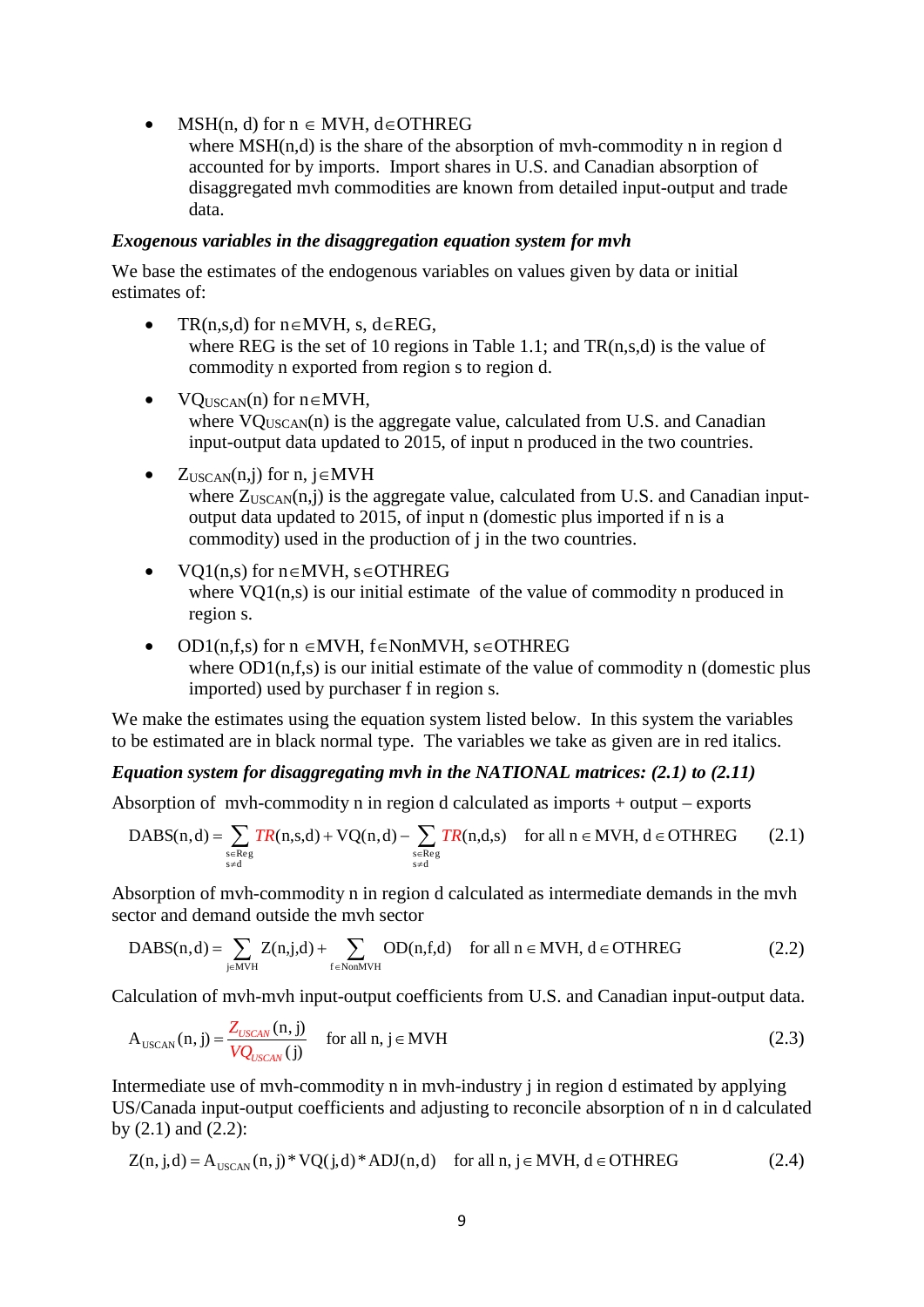Other (NonMVH) demands for n in region d after adjustment:

 $OD(n,f,d) = OD(1,f,d)*ADJ(n,d)$  for all  $n \in MVH$ ,  $f \in NonMVH$ ,  $d \in OTHREG$  (2.5)

Output of n in d after adjustment:

$$
VQ(n,d) = \frac{VQI(n,d)}{ADJ(n,d)} \quad \text{for all } n \in MVH, \, d \in OTHREG \tag{2.6}
$$

Calculation of the shares in d's absorption of mvh commodity n accounted for by imports:

$$
MSH(n,d) = \frac{\sum_{s \in REG, s \neq d} TR(n,s,d)}{DABS(n,d)}
$$
 for all  $n \in MVH$ ,  $d \in OTHREG$  (2.7)

Calculations of import and domestic flows of mvh-commodities to users in region d:

$$
Zimp(n, j, d) = Z(n, j, d) * MSH(n, d) \quad \text{for all } n, j \in MVH, d \in OTHREG
$$
\n(2.8)

$$
Zdom(n, j, d) = Z(n, j, d) - Zimp(n, j, d) \quad \text{for all } n, j \in MVH, d \in OTHREG
$$
 (2.9)

$$
ODimp(n,f,d) = OD(n,f,d) * MSH(n,d) , \quad n \in MVH, \, f \in NonMVH, \, d \in OTHREG \qquad \qquad (2.10)
$$

$$
ODdom(n, f, d) = OD(n, f, d) - ODimp(n, f, d), \quad n \in MVH, f \in NonMVH, d \in OTHREG
$$
 (2.11)

#### *Solving the equation system*

Substituting from (2.3), (2.4), (2.5) and (2.6) into (2.1) and (2.2) gives

$$
\sum_{\substack{s \in \text{Reg} \\ s \neq d}} TR(n, s, d) + \frac{VQI(n, d)}{ADJ(n, d)} - \sum_{\substack{s \in \text{Reg} \\ s \neq d}} TR(n, d, s)
$$
\n
$$
= \sum_{j \in \text{MVH}} \frac{Z_{USCAN}(n, j)}{VQ_{USCAN}(j)} * \frac{VQI(j, d)}{ADJ(j, d)} * ADJ(n, d) + \sum_{f \in \text{NonMVH}} ODI(n, f, d) * ADJ(n, d)
$$
\n
$$
\text{for all } n \in \text{MVH and } d \in \text{OTHREG}
$$
\n(2.12)

The values of the adjustment factors,  $ADJ(n,d)$  can be computed from (2.12). Once they have been computed the values of all the other unknowns in  $(2.1) - (2.11)$  can be determined recursively.

#### *Deriving the GTAP-MVH database by applying SplitCom*

Using the solution from  $(2.1)$  to  $(2.11)$ , we can compute splitting shares that can be presented to SplitCom. This is a program created by Horridge (2008a & b). Users of SplitCom nominate the GTAP sectors to be disaggregated and the shares by which entries in the relevant columns and rows of the NATIONAL matrix for region d should be allocated to the disaggregated subindustries and subcommodities. Having made an initial allocation, SplitCom undertakes a RAS procedure to ensure that the disaggregated database meets balance conditions and the condition that disaggregated cells add to the values in the original database. Table 2.3 shows the splitting shares, *(a)* to *(e)*, that we used on the different parts of the GTAP NATIONAL matrix for region d (Table 2.1, Part A) in creating the NATIONAL matrix for region d in GTAP-MVH.

#### *2.2. Disaggregation data*

To apply the theory described in subsection 2.1, we need to assemble TRADE matrices for disaggregated mvh products [TR(n,s,d)] and to make informed initial estimates for outputs of disaggregated mvh products in each region  $[VQ1(n,d)]$  and non-export demands for these products outside the mvh sector [OD1(n,f,d)].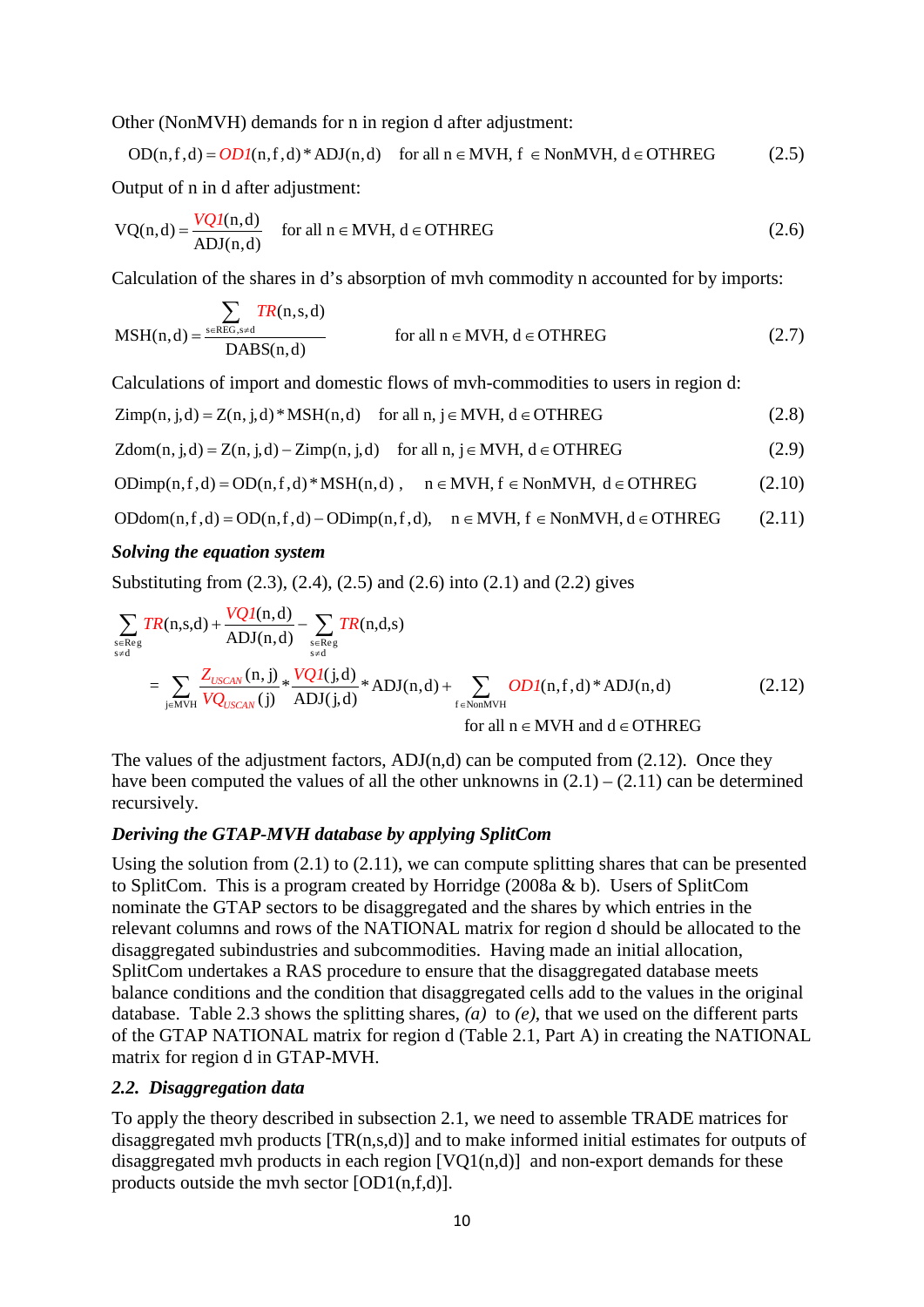|     | <b>Cell in original GTAP</b><br>database              | <b>Splitting share</b>                                                                            |
|-----|-------------------------------------------------------|---------------------------------------------------------------------------------------------------|
| (a) | Diagonal flow<br>Domestic mvh-mvh flow                | $Zdom(n, j, d) / \sum_{m \in NWH} \sum_{k \in NWH} Zdom(m, k, d)$                                 |
|     | for region d                                          | $n, j \in MVH$                                                                                    |
| (b) | Diagonal flow<br>Imported myh-myh flow                | $\mathsf{Zimp}(n,j,d) / \sum_{m \in \mathsf{MVH}} \sum_{k \in \mathsf{MVH}} \mathsf{Zimp}(m,k,d)$ |
|     | for region d                                          | $n, j \in MVH$                                                                                    |
| (c) | Rest of myh domestic row<br>Domestic myh flow to user | $ODdom(n, f, d) / \sum_{m \in MVH} ODdom(m, f, d)$                                                |
|     | f outside MVH (excluding<br>exports) in region d      | $n \in MVH$                                                                                       |
| (d) | Rest of myh import row<br>Imported myh flow to user   | ODimp(n,f,d)/ $\sum_{m \in M \vee H}$ ODimp(m,f,d)                                                |
|     | f outside MVH (excluding<br>exports) in region d      | $n \in MVH$                                                                                       |
| (e) | Rest of mvh column*<br>Primary factor flows and       | $VQ(n,d)/\sum_{m\in MWH}VQ(m,d)$                                                                  |
|     | flows of domestic and                                 | $n \in MVH$                                                                                       |
|     | imported non-mvh                                      |                                                                                                   |
|     | intermediate inputs to the                            |                                                                                                   |
|     | myh industry in region d                              |                                                                                                   |

*Table 2.3. Splitting shares for creation of database for GTAP-MVH*

\* Rather than using outputs as the basis for splitting shares for non-mvh inputs to mvh industries, a potentially preferable approach would be to use outputs multiplied by U.S.-Canada input-output coefficients.

#### *Trade data*

The first data requirement for applying the theory described in subsection 2.1 is TRADE matrices for disaggregated mvh products [TR(n,s,d)].

We downloaded data for 2015 on import and export values for myh products at the 6-digit HS (Harmonised code) level for the year 2015 from the COMTRADE database (UN Comtrade 2018, Chapters 84 and 87). For each trade flow, the data show fob values, export taxes, import tariffs and international transport margins. We developed the disaggregated mvh TRADE matrices on the basis of fob values.

The main task in using the Comtrade data was to map and aggregate it into the 9 mvh commodities in 10 GTAP-MVH. To do this, we developed the concordance between 6-digit HS codes and GTAP-MVH commodities shown in Table 2.4. The concordance is based on Aguiar (2016) and a careful examination of HS codes and their descriptions, as well as the descriptions of the mvh commodities in NAICS (United States Census Bureau 2017).

The COMTRADE data come in the form EXPORTS(c,s,d), i.e. exports of commodity *c* from reporting region *s* to partner region *d*, and IMPORTS(c,s,d), i.e. imports of *c* to reporting region *d* from partner region *s*. In principle, after conversion to compatible valuation bases , these two types of data must match, i.e. for the same commodity *c* and the same country pair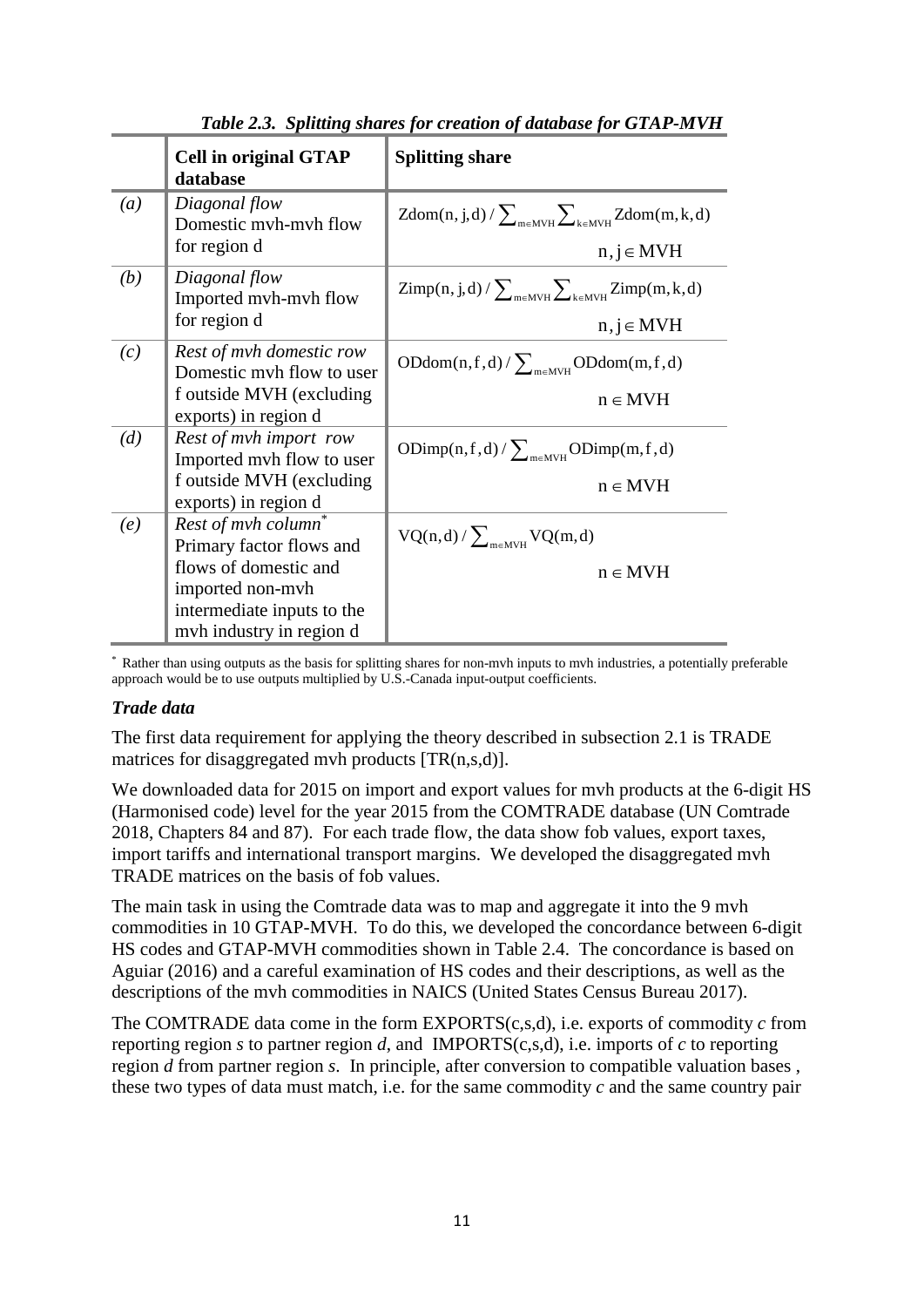| <b>GTAP-MVH</b> | myh commodities in                                                                            | <b>HS</b> code                                                                                                                                                                                                                                                                                                                                                                                                                                                                                                                                                                                                                                                                                                                                                                                                                                                                                                                                                               |
|-----------------|-----------------------------------------------------------------------------------------------|------------------------------------------------------------------------------------------------------------------------------------------------------------------------------------------------------------------------------------------------------------------------------------------------------------------------------------------------------------------------------------------------------------------------------------------------------------------------------------------------------------------------------------------------------------------------------------------------------------------------------------------------------------------------------------------------------------------------------------------------------------------------------------------------------------------------------------------------------------------------------------------------------------------------------------------------------------------------------|
| 13              | Automobile<br>manufacturing                                                                   | 8702 (Motorvehicles for the transport of ten or more persons,<br>including the driver)<br>8703 (Motor cars and other motor vehicles principally designed for the<br>transport of persons, including station wagons and racing cars.)<br>8706 (chassis fitted with engines, for motor vehicles)                                                                                                                                                                                                                                                                                                                                                                                                                                                                                                                                                                                                                                                                               |
| 14              | Motor vehicle<br>gasoline engine and<br>engine parts<br>manufacturing                         | 840731 - 840734, 840820, 840891, 840899 (Spark ignition<br>reciprocating piston engines and parts)                                                                                                                                                                                                                                                                                                                                                                                                                                                                                                                                                                                                                                                                                                                                                                                                                                                                           |
| 15              | Motor vehicle<br>steering, suspension<br>component (except<br>spring) manufacturing           | 870880 (Suspension systems and parts thereof)<br>870894 (Steering wheels, columns, boxes)                                                                                                                                                                                                                                                                                                                                                                                                                                                                                                                                                                                                                                                                                                                                                                                                                                                                                    |
| 16              | Motor vehicle brakes<br>and brake systems                                                     | 870830 (Brakes and servo-brakes of motor vehicle)                                                                                                                                                                                                                                                                                                                                                                                                                                                                                                                                                                                                                                                                                                                                                                                                                                                                                                                            |
| 17              | Motor vehicle<br>transmission and<br>power train parts                                        | 870840 (Gear boxes and parts thereof)<br>870850 (Drive-axles with differential, whether/not provided with other<br>transmission components, $\&$ non-driving axles; parts thereof of the<br>motor vehicles of headings 87.01 to 87.05.)                                                                                                                                                                                                                                                                                                                                                                                                                                                                                                                                                                                                                                                                                                                                      |
| 18              | Motor vehicle interior<br>trim, seats and seat<br>parts                                       | 870821 (Safety seat belts for motor vehicles)<br>870870 (Road wheels and parts and accessories thereof)                                                                                                                                                                                                                                                                                                                                                                                                                                                                                                                                                                                                                                                                                                                                                                                                                                                                      |
| 19              | Motor vehicle metal<br>stamping (fenders,<br>tops, body parts, trim,<br>and molding)          | 8707 (Bodies (including cabs), for the motor vehicles of headings<br>87.01 to 87.05)<br>870810 (Bumpers and parts)<br>870829 (Parts & accessories of bodies (incl. cabs) of the motor<br>vehicles of 87.01-87.05, n.e.s. in 87.08)                                                                                                                                                                                                                                                                                                                                                                                                                                                                                                                                                                                                                                                                                                                                           |
| 20              | Other motor vehicle<br>parts manufacturing                                                    | 870891 (Radiators and parts)<br>870892 (Silencers and exhaust pipes)<br>870893 (Clutches and parts thereof, for tractors)<br>870895 (Safety airbags with inflator system)<br>870899 (Other parts & accessories for motor vehicle)                                                                                                                                                                                                                                                                                                                                                                                                                                                                                                                                                                                                                                                                                                                                            |
| 21              | Truck, utility vehicle,<br>trailer, motor home,<br>travel trailer and<br>camper manufacturing | 870120 (Road tractors for semitrailers)<br>8704 (Motor vehicles for the transport of goods.)<br>8705 (Special purpose motor vehicles, other than those principally<br>designed for the transport of persons or goods (for example,<br>breakdown lorries, crane lorries, fire fighting vehicles, concrete-mixer<br>lorries, road sweeper lorries, spraying lorries, mobile work)<br>8709 (Works trucks, self-propelled, not fitted with lifting or handling<br>equipment, of the type used in factories, warehouses, dock areas or<br>airports for short distance transport of goods; tractors of the type used<br>on railway station platforms; parts of the fore)<br>8710 (Tanks and other armoured fighting vehicles, motorised, whether<br>or not fitted with weapons, and parts of such vehicles.)<br>8716 (Trailers and semi-trailers; other vehicles, not mechanically<br>propelled; parts thereof.) excl. 871680 (Other vehicles, not<br>mechanically propelled, nes) |

#### **Table 2.4. Concordance between mvh commodities in GTAP-MVH and 6-digit HS codes**

*s*,*d*, we expect EXPORTS(c,s,*d*) = IMPORTS (c,s,*d*). However, it is well-known that there are discrepancies in these data (see, for example, Gelhar 1996, Ferrantino *et al.* 2012, Shaar 2017), which can be quite large.

There are several approaches handling import/export discrepancies. Gelhar (1996) and Shaar (2017) compile reliability and data quality indices for all countries, and then accept the reported trade flows of the more reliable partner in each country pair. Calderon et al. (2007) give primacy to the data reported by the country with the higher income in each country pair. Here we adopted the second approach. Among GTAP-MVH's 10 regions, we consider the U.S., Canada, Japan, South Korea, Germany, EU26 and the UK as higher income countries,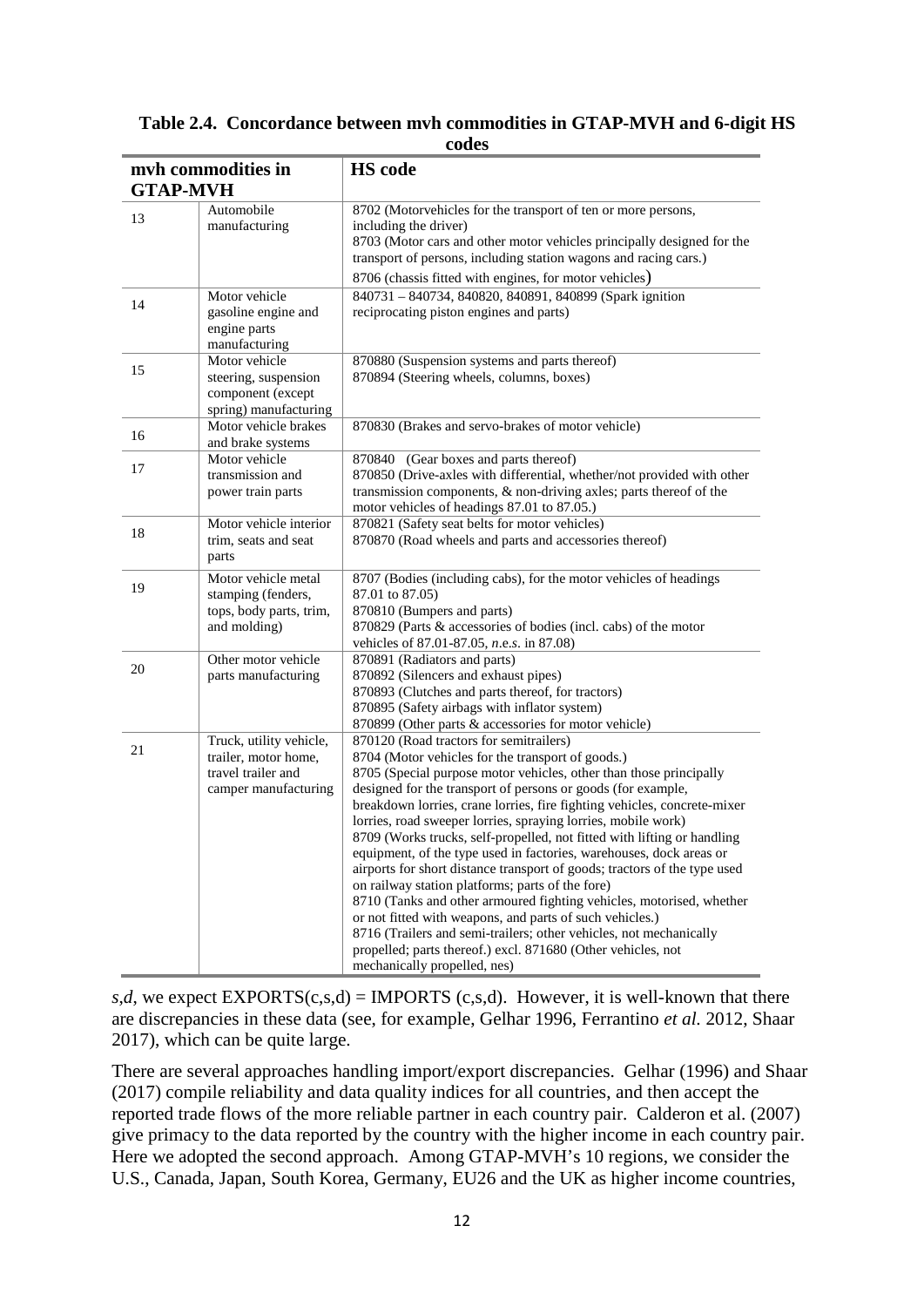and the remaining regions (Mexico, China and RoW) as lower income countries. For trade flows from higher income countries to lower income countries, we adopted export values reported by the higher income countries. For trade flows from lower income countries to higher income countries, we adopted import values reported by higher income countries. For trade flows amongst similar income level country pairs, we adopted the average values of imports and exports.

To complete the preparation of the TRADE matrices for mvh products in GTAP-MVH, we scaled to ensure that when aggregated over all mvh products

$$
\sum_{n \in MVH} TR(n,s,d) = TR_{GTAP}(mvh,s,d) \quad \text{for all } s,d \in REG, s \neq d \tag{2.13}
$$

where  $TR_{\text{GTAP}}$ (mvh,s,d) is the value of mvh exports from s to d in the original GTAP database.

#### *Data to inform our initial estimates for outputs [VQ1(n,d)] and non-export demands for mvh products outside the mvh sector [OD1(n,f,d)]*

For Canada, input-output data identifies outputs and other demands for all 9 disaggregated mvh commodities/industries (see Statistics Canada, 2017). For the U.S., input-output data for these disaggregated commodities/industries is almost complete (see Dixon *et al.*, 2017). Consequently, for these two countries we do not need initial estimates of outputs and other demands as inputs to  $(2.1)$  to  $(2.11)$ . Instead, as can be seen in these equations, we use inputoutput data from Canada and the U.S. to help us make judgement about input-output coefficients in the mvh sector for other countries.

For Japan, China and South Korea, shares of disaggregated mvh outputs and other demands in total mvh outputs and other demand were calculated directly from input-output data. These countries have useful levels of disaggregation for mvh in their input-output data, but less than the 9 commodities/industries required. In these cases, we used U.S.-Canada shares to complete the splits. For example, the Japanese input-output data distinguishes 4 mvh commodities/industries: (i) *Automobiles*; (ii) *Trucks, utility vehicles, and trailers*; (iii) *Mvh gas engines and parts*; and (iv) *Other motor vehicle parts*, see Ministry of Internal Affairs and Communications (2016). The first 3 industries are the same as those required for GTAP-MVH. The last industry is an aggregation of the 6 remaining required mvh commodities/industries. We used the shares of these 6 in their aggregate sector from the U.S.- Canada database to split the corresponding aggregate sector in the Japanese data into the 6 required mvh commodities/industries. [3](#page-14-0)

For the remaining countries/regions (Mexico, Germany, EU26, the UK and RoW) shares of disaggregated mvh outputs and other demands in total mvh outputs and other demands were calculated starting from data published by the United Nations Industrial Development Organization (UNIDO 2018). These data provide information on 2 mvh sectors: (i) *Cars, trucks and trailers*, and (ii) *Parts and accessories for motor vehicles*. We disaggregated the parts commodity in the UNIDO data into '*MV gas engines*' and '*Other MV parts*', using data from Barnes reports (Barnes reports 2017a-c). At this stage, we had 3 mvh commodities. These were disaggregated to the required 9 using the average U.S.-Canada shares.

**.** 

<span id="page-14-0"></span><sup>3</sup> The Chinese input-output database contains 2 mvh industries, namely *Motor vehicles* and *MV parts*¸ see Mai *et al.* (2010). The South Korean input-output database contains 3 mvh industries, namely *Motor vehicles*; *Mvh gas engines*; and *Mvh parts* see Bank of Korea (2014).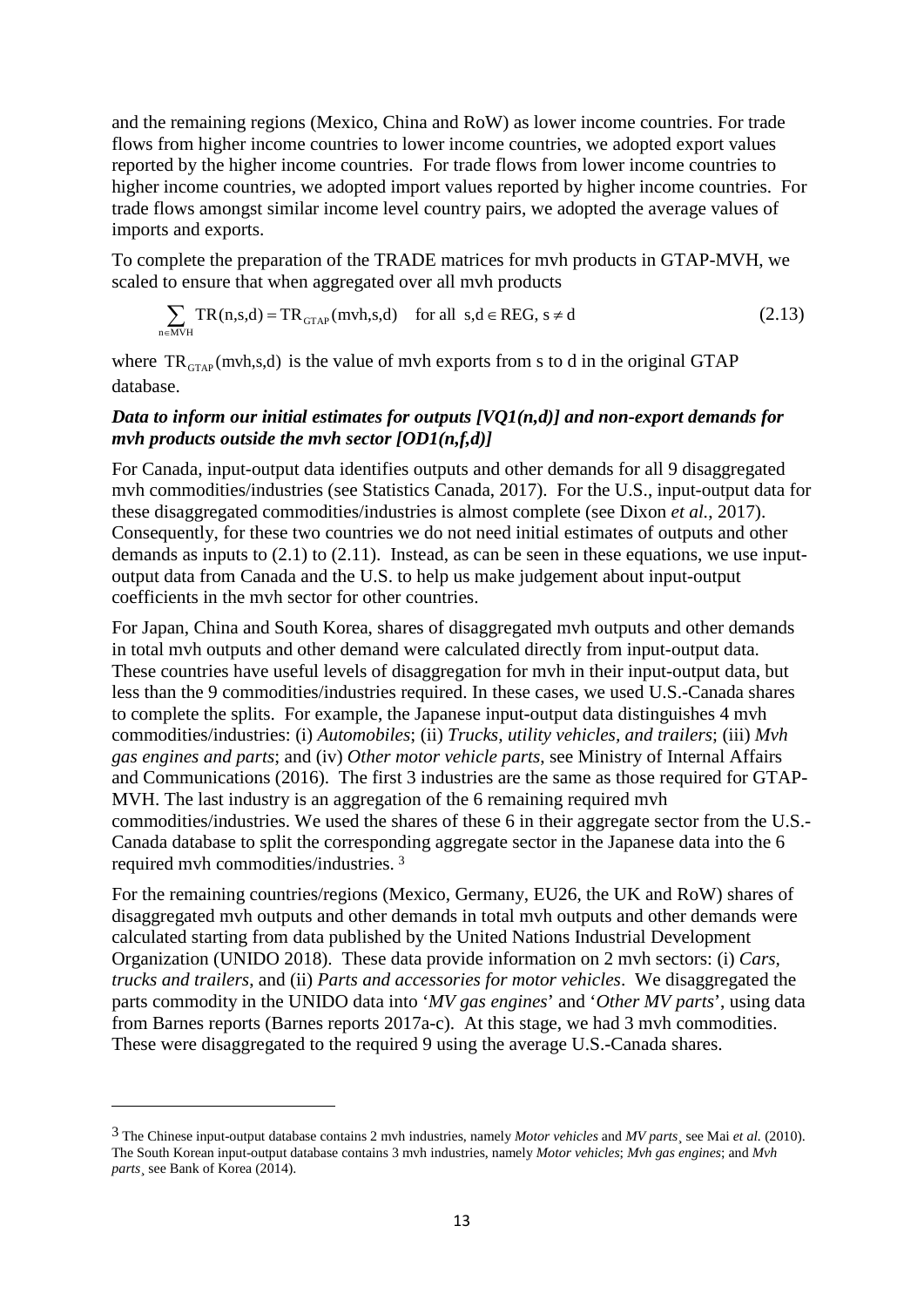While the use of the U.S.-Canada shares in assisting in the splits of outputs and demands for other countries is not ideal, it should be recalled that we are using this method only to obtain initial estimates, VQ1(n,d) and OD1(n,f,d) for n∈MVH, f∈NonMVH, d∈OTHREG. These initial estimates are modified in our equation system (2.1) to (2.11) taking account of detailed disaggregated data on trade.

#### *2.3. Sales matrices for disaggregated mvh products: outcomes of the disaggregation procedures*

Tables 2.5a – 2.5i contain sales matrices for the 9 mvh commodities in GTAP-MVH valued at market prices (production costs in the producing country). These are TRADE matrices with diagonal flows added to show intra-region sales. The tables were generated by disaggregating GTAP data for 2015 using the disaggregation procedures described in subsections 2.1 and 2.2. For each commodity, the rows in the tables show sales from source regions where the commodity is produced, and the columns show the destination regions where the commodity is used. The row totals show output values of the commodity in the source regions. The column totals show absorption values of the commodity in the destination regions.

The tables show that, apart from the finished product Automobiles, the main destination for a country's motor vehicle commodities is usually the country itself. Exceptions include the production of Gasoline engines by Mexico and the UK, and the production Trucks etc by Canada and Mexico. In the case of Automobiles, the principal user is often outside the source country. For example, the U.S. is the principal user of Automobiles produced by Canada and Mexico. Rest of World is the principal user of Automobiles produced by Japan and South Korea. EU26 is the principal user of Automobiles produced by Germany and the UK. EU26, RoW, China and Germany are the biggest producers of Automobiles, while the U.S. and China are the biggest producers of Trucks, utility vehicles, trailers, motor homes and campers. Japan and China are the biggest producers of nearly all mvh components.

The tables can be converted to percentages in either the row direction or the column direction to highlight sales and demand patterns. We can also create new tables to highlight the data for all products for a particular country. This is done in Table 3.3 which shows destination percentages in the sales of Canadian mvh products. The table shows that the U.S. is by far the biggest export market for Canadian mvh products. Exports to the U.S. account for more than half of Canadian Automobiles and Trucks etc, and over a third of Canadian Gasoline engines and Other motor vehicle parts. In total, exports to the U.S. account for 51.9 per cent of Canada's mvh output and 92 per cent of Canada's mvh exports ( = 100\*51.9/56.4). RoW and Mexico rank second and third among export markets for Canada's mvh products. But exports to these markets account for only small shares of Canadian output (1.8 and 1.5 per cent).

#### **3. Illustrative GTAP-MVH simulations**

During 2017 and 2018, mainly at the behest of the U.S., the 3 NAFTA countries held lengthy trade negotiations. Numerous proposals were made, particularly with regard to the motor vehicle sector. In this section, we show how GTAP-MVH can be used to provide information to negotiators. We simulate the effects of two proposed sets of changes to the powers of the tariffs applying to imports of finished motor vehicles (commodities 13 & 21 in GTAP-MVH, see Table 2.2). In simulation 1 we impose the percentage increases in intra-NAFTA tariffs shown in the upper part of Table 3.1. In simulation 2, we impose the same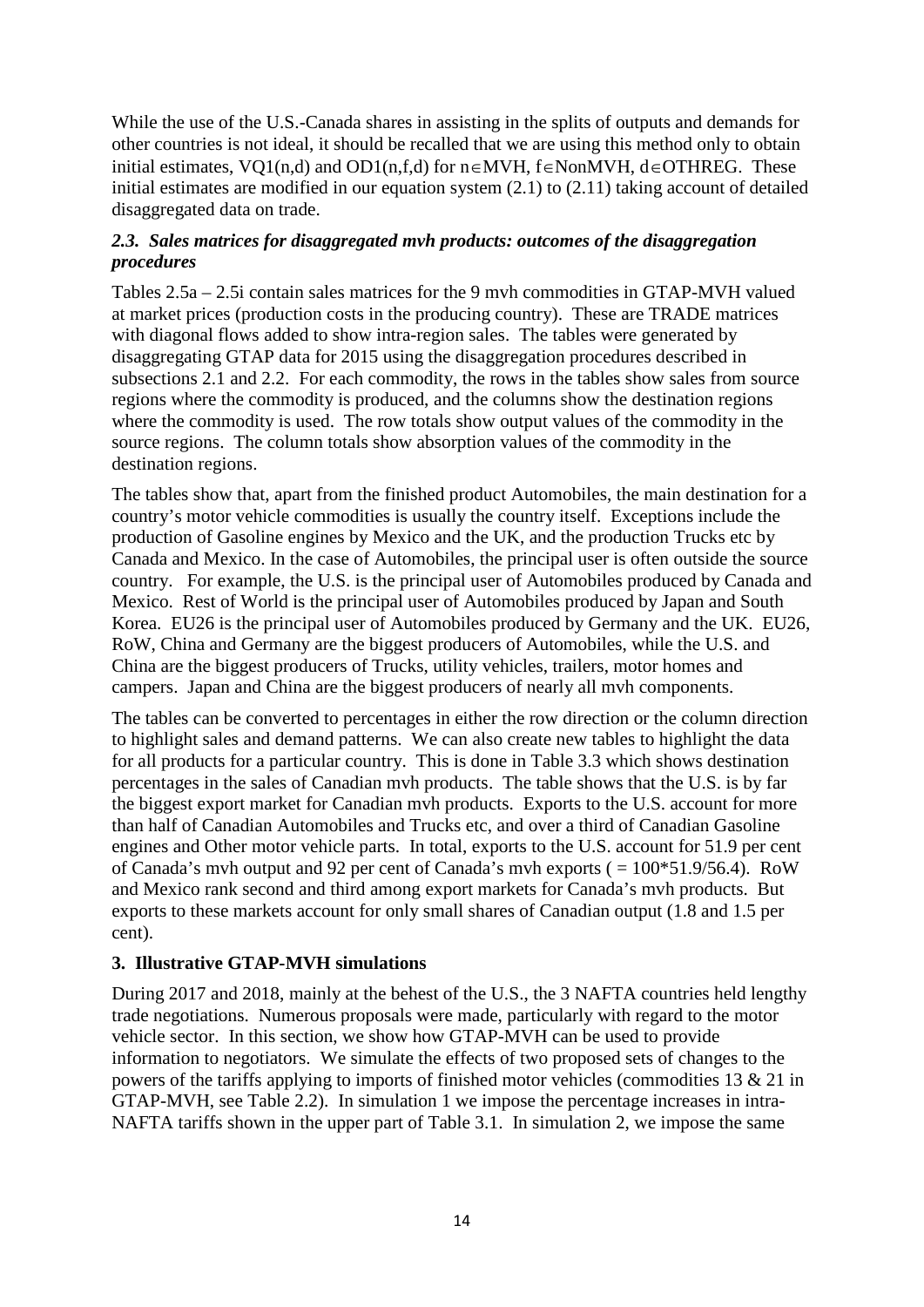| Destination   |        |          |          |         |          |         |           |        |       |               |         |
|---------------|--------|----------|----------|---------|----------|---------|-----------|--------|-------|---------------|---------|
| Source        | l USA  | 2 Canada | 3 Mexico | 4 Japan | 5 SKorea | 6 China | 7 Germany | 8 EU26 | 9 UK  | <b>10 RoW</b> | Total   |
| 1 USA         | 108861 | 4853     | 2173     | 257     | 99       | 1048    | 690       | 455    | 204   | 4033          | 122673  |
| 2 Canada      | 11422  | 8223     | 429      | 26      | 18       | 211     | 33        | 126    | 24    | 651           | 21162   |
| 3 Mexico      | 14612  | 1812     | 8892     | 142     | 45       | 517     | 1293      | 382    | 132   | 3971          | 31799   |
| 4 Japan       | 26910  | 3149     | 2434     | 30372   | 1297     | 13937   | 2270      | 7067   | 3636  | 51363         | 142435  |
| 5 South Korea | 7090   | 1127     | 512      | 517     | 7016     | 3727    | 617       | 3802   | 456   | 23507         | 48370   |
| 6 China       | 1090   | 116      | 79       | 604     | 197      | 155089  | 212       | 503    | 251   | 5197          | 163338  |
| 7 Germany     | 11770  | 1610     | 988      | 3414    | 1355     | 13406   | 17908     | 59032  | 17564 | 34460         | 161507  |
| 8 EU26        | 3239   | 361      | 486      | 1298    | 500      | 4009    | 27226     | 112011 | 18159 | 29217         | 196506  |
| 9 UK          | 2364   | 250      | 77       | 454     | 113      | 2201    | 3468      | 10286  | 8603  | 8229          | 36046   |
| <b>10 RoW</b> | 2455   | 276      | 784      | 1450    | 249      | 655     | 2774      | 6667   | 1813  | 159014        | 176136  |
| Total         | 189814 | 21778    | 16856    | 38534   | 10890    | 194798  | 56491     | 200331 | 50841 | 319641        | 1099973 |

*Table 2.5a. Automobiles: flows from source to destination (US\$million, 2015)*

*Table 2.5b. Motor vehicle gasoline engine and engine parts: flows from source to destination (US\$million, 2015)*

| Destination   |       |          |          |         |          |         |           |        |      |               |        |
|---------------|-------|----------|----------|---------|----------|---------|-----------|--------|------|---------------|--------|
| Source        | 1 USA | 2 Canada | 3 Mexico | 4 Japan | 5 SKorea | 6 China | 7 Germany | 8 EU26 | 9 UK | <b>10 RoW</b> | Total  |
| 1 USA         | 24153 | 3046     | 2486     | 145     | 154      | 838     | 603       | 246    | 42   | 1521          | 33233  |
| 2 Canada      | 2233  | 3390     | 195      | 6       | 11       | 67      | 12        | 27     | 2    | 98            | 6040   |
| 3 Mexico      | 2606  | 414      | 2494     | 29      | 26       | 149     | 408       | 75     | 10   | 544           | 6754   |
| 4 Japan       | 1827  | 274      | 385      | 41840   | 277      | 1531    | 273       | 527    | 103  | 2675          | 49713  |
| 5 South Korea | 545   | 111      | 92       | 45      | 9458     | 464     | 84        | 321    | 15   | 1385          | 12520  |
| 6 China       | 720   | 98       | 122      | 455     | 412      | 65596   | 248       | 365    | 69   | 2636          | 70720  |
| 7 Germany     | 1691  | 295      | 330      | 563     | 618      | 3129    | 14116     | 9329   | 1055 | 3796          | 34921  |
| 8 EU26        | 659   | 93       | 229      | 301     | 324      | 1330    | 9863      | 29025  | 1544 | 4563          | 47933  |
| 9 UK          | 402   | 54       | 30       | 88      | 62       | 611     | 1053      | 1926   | 1154 | 1074          | 6454   |
| <b>10 RoW</b> | 555   | 79       | 410      | 373     | 179      | 241     | 1115      | 1657   | 171  | 32488         | 37270  |
| Total         | 35391 | 7854     | 6772     | 43845   | 11521    | 73957   | 27774     | 43498  | 4165 | 50779         | 305558 |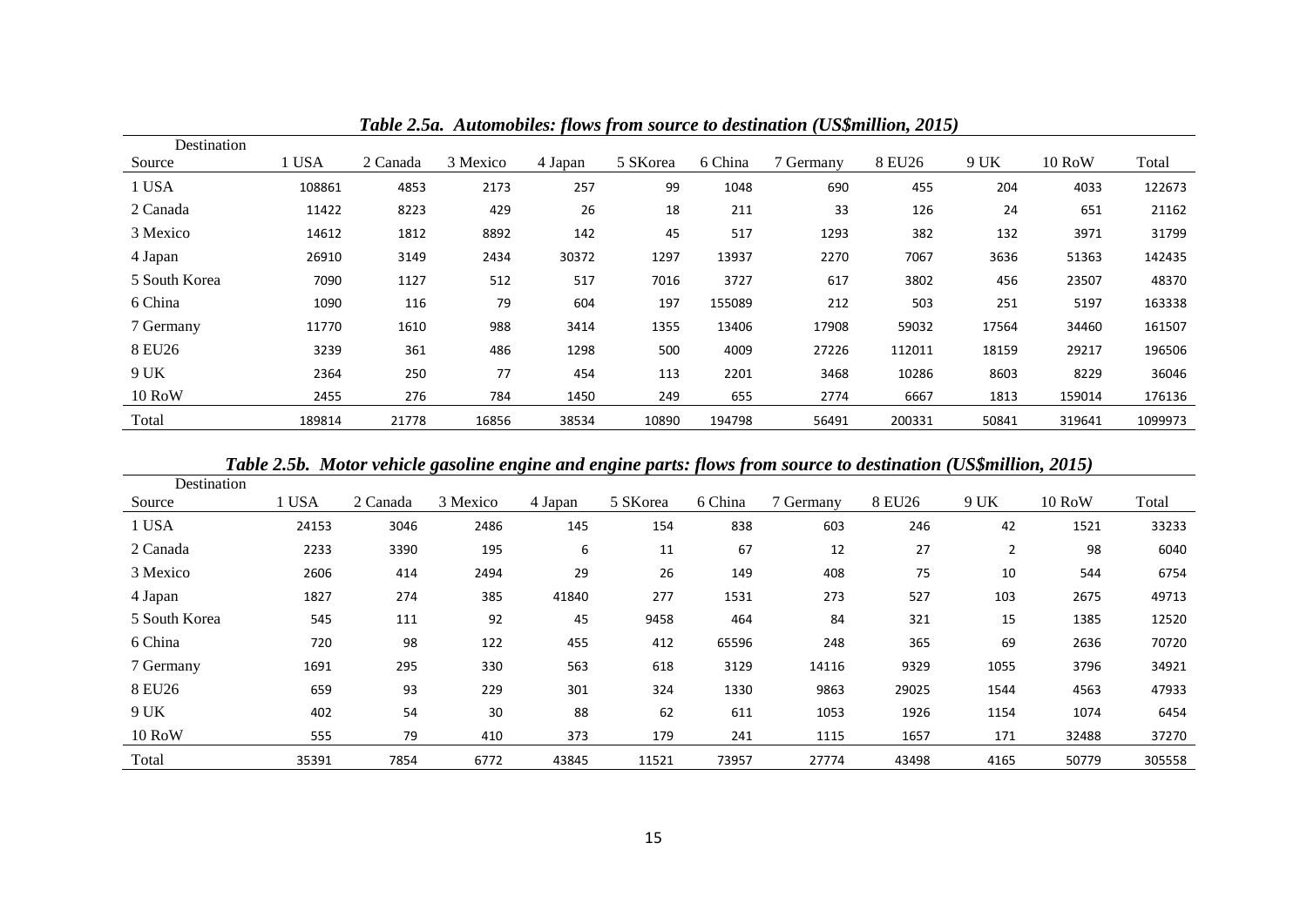| Destination   |       |          |          |         |          |         |           |                |              |               |       |
|---------------|-------|----------|----------|---------|----------|---------|-----------|----------------|--------------|---------------|-------|
| Source        | 1 USA | 2 Canada | 3 Mexico | 4 Japan | 5 SKorea | 6 China | 7 Germany | 8 EU26         | 9 UK         | <b>10 RoW</b> | Total |
| 1 USA         | 12106 | 710      | 482      | 22      | 17       | 167     | 90        | 40             | 8            | 229           | 13870 |
| 2 Canada      | 405   | 1748     | 34       |         |          | 12      | 2         | $\overline{4}$ | $\mathbf{0}$ | 13            | 2220  |
| 3 Mexico      | 641   | 118      | 845      | 5       | 3        | 36      | 74        | 15             | 2            | 100           | 1841  |
| 4 Japan       | 244   | 43       | 49       | 15113   | 21       | 204     | 27        | 57             | 13           | 269           | 16038 |
| 5 South Korea | 128   | 30       | 21       | 8       | 3000     | 108     | 15        | 61             | 3            | 244           | 3617  |
| 6 China       | 224   | 35       | 36       | 106     | 71       | 21295   | 57        | 91             | 20           | 616           | 22552 |
| 7 Germany     | 304   | 62       | 57       | 76      | 62       | 559     | 4978      | 1347           | 176          | 511           | 8132  |
| 8 EU26        | 125   | 21       | 42       | 43      | 34       | 250     | 1384      | 9090           | 272          | 647           | 11909 |
| 9 UK          | 38    | 6        | 3        | 6       | 3        | 58      | 74        | 147            | 856          | 77            | 1269  |
| <b>10 RoW</b> | 120   | 20       | 85       | 61      | 22       | 52      | 179       | 288            | 34           | 11651         | 12511 |
| Total         | 14335 | 2792     | 1654     | 15440   | 3235     | 22741   | 6879      | 11140          | 1385         | 14357         | 93958 |

*Table 2.5c. Motor vehicle steering and suspension components: flows from source to destination (US\$million, 2015)*

*Table 2.5d. Motor vehicle brakes and brake systems: flows from source to destination (US\$million, 2015)*

| Destination   |       |          |          |         |          |         |           |        |                |               |       |
|---------------|-------|----------|----------|---------|----------|---------|-----------|--------|----------------|---------------|-------|
| Source        | 1 USA | 2 Canada | 3 Mexico | 4 Japan | 5 SKorea | 6 China | 7 Germany | 8 EU26 | 9 UK           | <b>10 RoW</b> | Total |
| 1 USA         | 6800  | 282      | 171      | 8       |          | 45      | 40        | 17     | 3              | 90            | 7463  |
| 2 Canada      | 121   | 751      | 9        | 0       | 0        | 3       | 1         |        | 0              | 4             | 891   |
| 3 Mexico      | 237   | 46       | 492      | 2       | 1        | 10      | 32        | 6      |                | 38            | 865   |
| 4 Japan       | 108   | 20       | 20       | 7958    | 9        | 64      | 14        | 28     | 6              | 123           | 8350  |
| 5 South Korea | 64    | 16       | 10       | 4       | 1592     | 38      | 9         | 34     | $\overline{2}$ | 126           | 1892  |
| 6 China       | 225   | 37       | 34       | 100     | 73       | 10370   | 67        | 101    | 20             | 638           | 11666 |
| 7 Germany     | 160   | 34       | 28       | 38      | 33       | 209     | 2664      | 788    | 93             | 279           | 4326  |
| 8 EU26        | 80    | 14       | 25       | 26      | 22       | 113     | 1038      | 4768   | 173            | 427           | 6685  |
| 9 UK          | 40    | 6        | 3        | 6       | 4        | 43      | 91        | 170    | 323            | 83            | 769   |
| <b>10 RoW</b> | 47    | 8        | 31       | 22      | 9        | 14      | 81        | 124    | 13             | 6369          | 6717  |
| Total         | 7882  | 1214     | 824      | 8164    | 1751     | 10907   | 4037      | 6037   | 634            | 8176          | 49624 |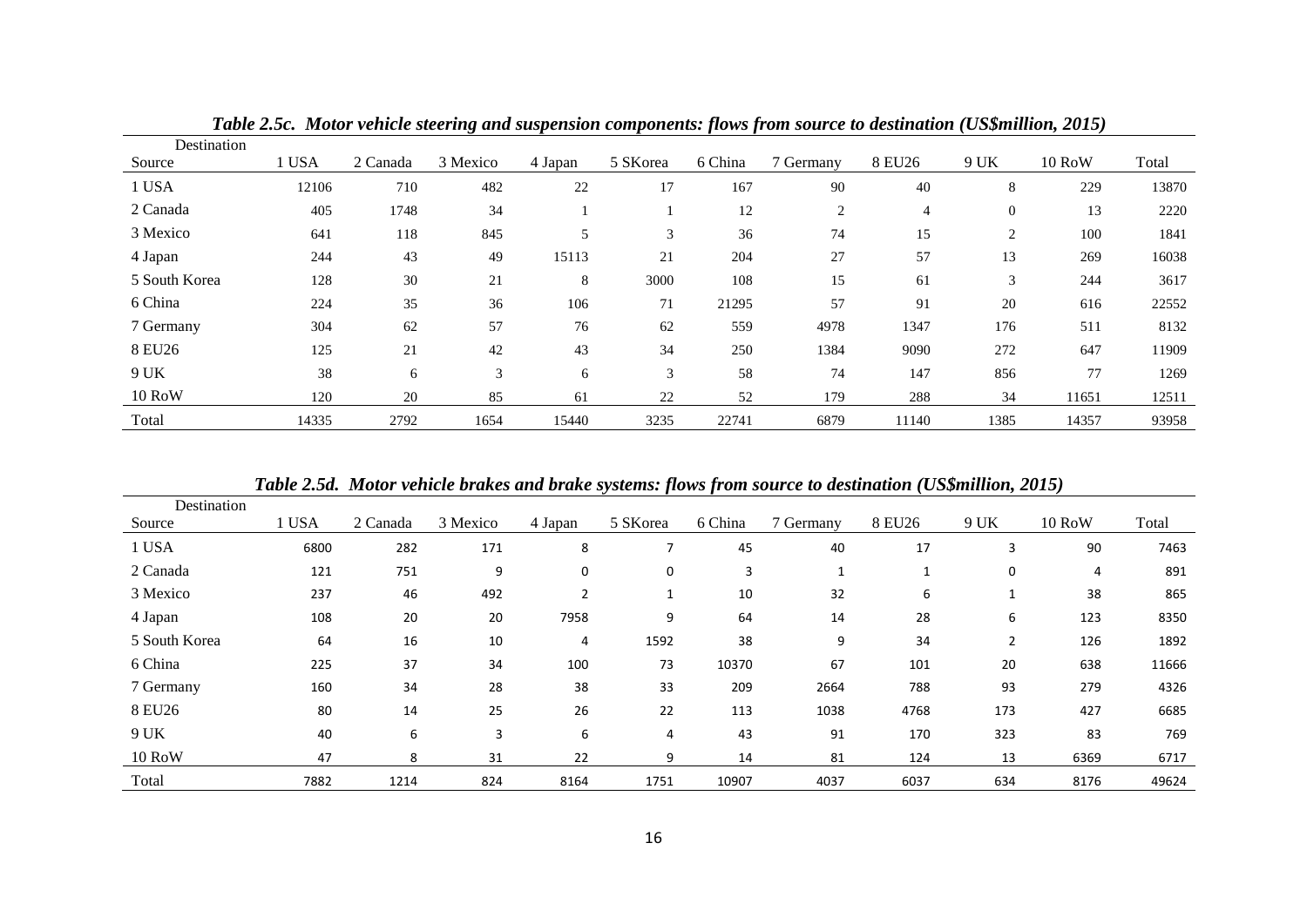| Destination   |       |          |          |                |          |         |           |        |      |          |        |
|---------------|-------|----------|----------|----------------|----------|---------|-----------|--------|------|----------|--------|
| Source        | 1 USA | 2 Canada | 3 Mexico | 4 Japan        | 5 SKorea | 6 China | 7 Germany | 8 EU26 | 9 UK | $10$ RoW | Total  |
| 1 USA         | 30558 | 2492     | 2154     | 99             | 117      | 1224    | 406       | 196    | 35   | 1095     | 38376  |
| 2 Canada      | 937   | 3453     | 77       | $\overline{2}$ | 4        | 44      | 4         | 10     |      | 32       | 4563   |
| 3 Mexico      | 2123  | 299      | 2768     | 17             | 17       | 193     | 243       | 53     |      | 346      | 6068   |
| 4 Japan       | 3022  | 404      | 599      | 36192          | 377      | 4028    | 330       | 756    | 154  | 3461     | 49323  |
| 5 South Korea | 618   | 112      | 98       | 38             | 8432     | 837     | 70        | 316    | 15   | 1229     | 11764  |
| 6 China       | 294   | 35       | 46       | 137            | 138      | 67093   | 74        | 129    | 26   | 840      | 68812  |
| 7 Germany     | 1347  | 209      | 249      | 332            | 406      | 3975    | 13675     | 6442   | 759  | 2364     | 29757  |
| 8 EU26        | 340   | 43       | 112      | 116            | 138      | 1091    | 3727      | 24809  | 720  | 1838     | 32933  |
| 9 UK          | 137   | 16       | 10       | 22             | 17       | 332     | 262       | 568    | 2058 | 285      | 3709   |
| $10$ RoW      | 297   | 38       | 207      | 149            | 79       | 205     | 437       | 769    | 83   | 30053    | 32317  |
| Total         | 39671 | 7102     | 6320     | 37104          | 9725     | 79024   | 19227     | 34048  | 3858 | 41543    | 277622 |

*Table 2.5e. Motor vehicle transmission and power train parts: flows from source to destination (US\$million, 2015)*

*Table 2.5f. Motor vehicle interior trim, seats and seat parts: flows from source to destination (US\$million, 2015)*

| Destination   |       |          |              |         |          |         |           |        |                |               |        |
|---------------|-------|----------|--------------|---------|----------|---------|-----------|--------|----------------|---------------|--------|
| Source        | l USA | 2 Canada | 3 Mexico     | 4 Japan | 5 SKorea | 6 China | 7 Germany | 8 EU26 | 9 UK           | <b>10 RoW</b> | Total  |
| 1 USA         | 20237 | 1038     | 398          | 56      | 19       | 127     | 161       | 53     | 8              | 225           | 22322  |
| 2 Canada      | 276   | 3261     | 12           | 1       | 1        | 4       | 1         | 2      | 0              | 5             | 3563   |
| 3 Mexico      | 435   | 72       | 1934         | 6       | 2        | 12      | 55        | 8      |                | 41            | 2565   |
| 4 Japan       | 53    | 8        | 5            | 35709   | 3        | 21      | 6         | 10     | $\overline{2}$ | 35            | 35853  |
| 5 South Korea | 86    | 18       | 7            | 8       | 6465     | 34      | 11        | 33     |                | 99            | 6763   |
| 6 China       | 490   | 69       | 40           | 362     | 105      | 40142   | 136       | 163    | 28             | 805           | 42340  |
| 7 Germany     | 191   | 35       | 18           | 75      | 26       | 164     | 12012     | 693    | 70             | 193           | 13477  |
| 8 EU26        | 111   | 16       | 19           | 61      | 21       | 104     | 1351      | 12631  | 154            | 346           | 14813  |
| 9 UK          | 25    | 4        | $\mathbf{1}$ | 7       | 1        | 18      | 54        | 80     | 869            | 31            | 1090   |
| <b>10 RoW</b> | 138   | 20       | 50           | 110     | 17       | 28      | 226       | 272    | 25             | 13132         | 14018  |
| Total         | 22043 | 4542     | 2485         | 36395   | 6659     | 40652   | 14013     | 13945  | 1159           | 14910         | 156803 |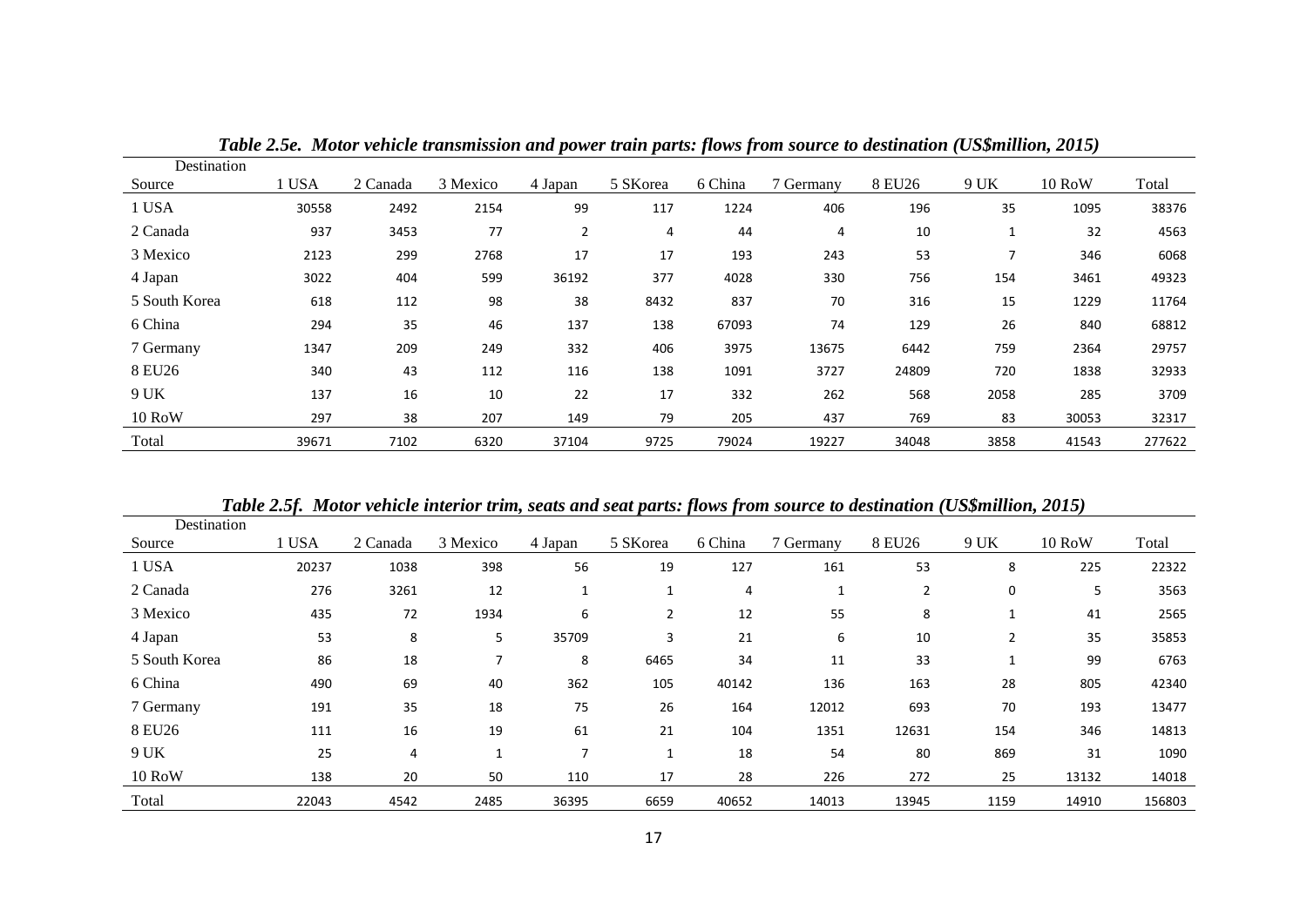| Destination   |       |          |          |         |          |         |           |        |                |               |        |
|---------------|-------|----------|----------|---------|----------|---------|-----------|--------|----------------|---------------|--------|
| Source        | 1 USA | 2 Canada | 3 Mexico | 4 Japan | 5 SKorea | 6 China | 7 Germany | 8 EU26 | 9 UK           | <b>10 RoW</b> | Total  |
| 1 USA         | 19696 | 1155     | 758      | 37      | 28       | 316     | 175       | 67     | 9              | 330           | 22571  |
| 2 Canada      | 439   | 4513     | 213      | 5       | 8        | 91      | 12        | 26     | $\overline{2}$ | 76            | 5385   |
| 3 Mexico      | 354   | 387      | 2182     | 18      | 12       | 139     | 291       | 50     | 5              | 291           | 3728   |
| 4 Japan       | 99    | 102      | 114      | 40665   | 50       | 567     | 77        | 140    | 23             | 571           | 42409  |
| 5 South Korea | 77    | 108      | 72       | 30      | 7170     | 452     | 63        | 225    | 9              | 776           | 8980   |
| 6 China       | 74    | 69       | 68       | 213     | 141      | 55891   | 132       | 183    | 29             | 1060          | 57861  |
| 7 Germany     | 170   | 204      | 182      | 259     | 208      | 2148    | 12614     | 4614   | 434            | 1500          | 22333  |
| 8 EU26        | 68    | 66       | 129      | 142     | 111      | 928     | 5267      | 19119  | 647            | 1835          | 28312  |
| 9 UK          | 23    | 21       | 10       | 23      | 12       | 237     | 312       | 538    | 1034           | 239           | 2448   |
| $10$ RoW      | 67    | 66       | 271      | 207     | 72       | 198     | 701       | 980    | 84             | 20076         | 22723  |
| Total         | 21066 | 6691     | 3998     | 41598   | 7812     | 60967   | 19643     | 25943  | 2276           | 26753         | 216749 |

*Table 2.5g. Motor vehicle metal stamping: flows from source to destination (US\$million, 2015)*

*Table 2.5h. Other motor vehicle parts: flows from source to destination (US\$million, 2015)*

| Destination   |       |          |          |         |          |         |           |        |                |               |        |
|---------------|-------|----------|----------|---------|----------|---------|-----------|--------|----------------|---------------|--------|
| Source        | l USA | 2 Canada | 3 Mexico | 4 Japan | 5 SKorea | 6 China | 7 Germany | 8 EU26 | 9 UK           | <b>10 RoW</b> | Total  |
| 1 USA         | 46474 | 9667     | 8058     | 498     | 439      | 3228    | 2131      | 1128   | 182            | 6147          | 77952  |
| 2 Canada      | 3855  | 5104     | 163      | 5       | 8        | 66      | 10        | 32     | $\overline{2}$ | 102           | 9348   |
| 3 Mexico      | 5421  | 411      | 5850     | 31      | 23       | 179     | 448       | 107    | 13             | 681           | 13164  |
| 4 Japan       | 2318  | 166      | 238      | 71213   | 150      | 1116    | 182       | 458    | 85             | 2047          | 77973  |
| 5 South Korea | 3238  | 314      | 265      | 140     | 11846    | 1587    | 264       | 1307   | 56             | 4966          | 23985  |
| 6 China       | 1833  | 119      | 151      | 600     | 448      | 111871  | 334       | 637    | 115            | 4047          | 120153 |
| 7 Germany     | 3138  | 262      | 300      | 541     | 490      | 3336    | 30865     | 11839  | 1263           | 4245          | 56279  |
| 8 EU26        | 1771  | 120      | 302      | 421     | 373      | 2053    | 14013     | 64390  | 2682           | 7383          | 93506  |
| 9 UK          | 642   | 41       | 24       | 74      | 42       | 559     | 887       | 2100   | 5087           | 1030          | 10486  |
| <b>10 RoW</b> | 1233  | 84       | 446      | 431     | 171      | 308     | 1312      | 2524   | 246            | 64499         | 71255  |
| Total         | 69922 | 16288    | 15797    | 73954   | 13989    | 124303  | 50448     | 84521  | 9732           | 95148         | 554101 |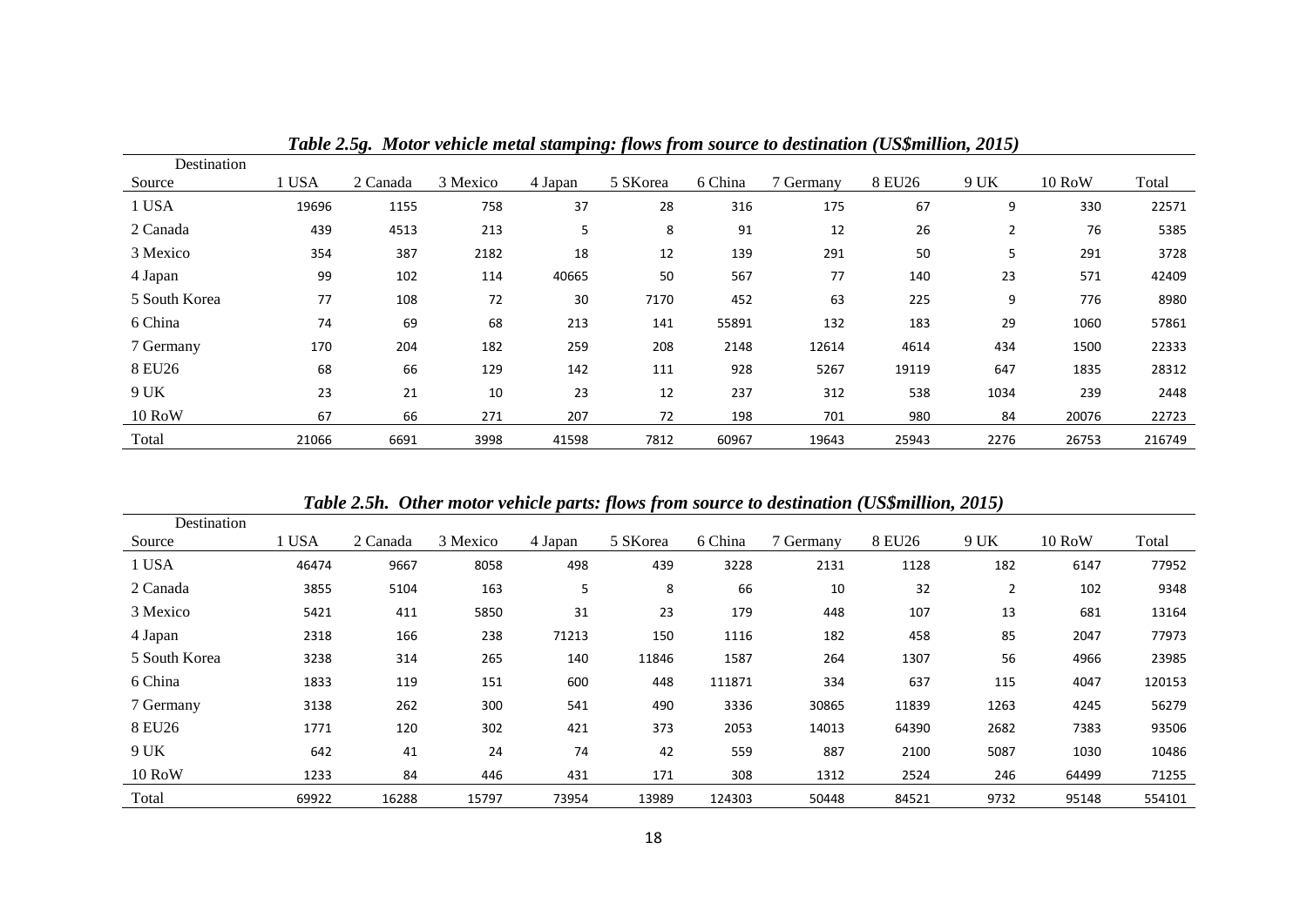| Destination   |        |          |          |         |          |         |           |        |       |               |         |
|---------------|--------|----------|----------|---------|----------|---------|-----------|--------|-------|---------------|---------|
| Source        | 1 USA  | 2 Canada | 3 Mexico | 4 Japan | 5 SKorea | 6 China | 7 Germany | 8 EU26 | 9 UK  | <b>10 RoW</b> | Total   |
| 1 USA         | 260896 | 23877    | 5898     | 548     | 337      | 1318    | 2610      | 1838   | 630   | 16180         | 314132  |
| 2 Canada      | 33973  | 14597    | 371      | 18      | 20       | 85      | 40        | 163    | 24    | 834           | 50124   |
| 3 Mexico      | 28325  | 1856     | 15612    | 63      | 32       | 135     | 1011      | 320    | 85    | 3309          | 50748   |
| 4 Japan       | 8853   | 551      | 232      | 104567  | 153      | 605     | 298       | 998    | 393   | 7241          | 123892  |
| 5 South Korea | 2122   | 179      | 44       | 35      | 30840    | 147     | 74        | 489    | 45    | 3012          | 36986   |
| 6 China       | 4870   | 275      | 103      | 612     | 320      | 243739  | 381       | 970    | 370   | 9964          | 261606  |
| 7 Germany     | 8290   | 602      | 202      | 538     | 344      | 1242    | 79734     | 17817  | 4045  | 10376         | 123188  |
| 8 EU26        | 3993   | 235      | 174      | 358     | 223      | 652     | 13454     | 149363 | 7311  | 15387         | 191151  |
| 9 UK          | 861    | 48       | 8        | 36      | 15       | 104     | 502       | 1595   | 26195 | 1275          | 30639   |
| <b>10 RoW</b> | 4272   | 253      | 396      | 571     | 158      | 152     | 1948      | 5000   | 1037  | 227306        | 241095  |
| Total         | 356456 | 42473    | 23042    | 107345  | 32443    | 248179  | 100052    | 178551 | 40135 | 294884        | 1423560 |

*Table 2.5i. Trucks, utility vehicles, trailers, motor homes and campers: flows from source to destination (US\$million, 2015)*

*Table 2.6. Regional allocation of sales of Canadian-produced motor vehicle commodities (% in 2015)*

| Region<br>myh commodity | USA  | 2 Canada | 3 Mexico | 4 Japan | 5 SKorea | 6 China | 7 Germany | 8 EU26 | 9 UK | <b>10 RoW</b> | Total |
|-------------------------|------|----------|----------|---------|----------|---------|-----------|--------|------|---------------|-------|
| l Automobile            | 54.0 | 38.9     | 2.0      | 0.1     | 0.1      | 1.0     | 0.2       | 0.6    | 0.1  | 3.1           | 100.0 |
| 2 MVGasEngPrts          | 37.0 | 56.1     | 3.2      | 0.1     | 0.2      | 1.1     | 0.2       | 0.4    | 0.0  | 1.6           | 100.0 |
| 3 MVSteerSuspn          | 18.2 | 78.8     | 1.5      | 0.0     | 0.1      | 0.5     | 0.1       | 0.2    | 0.0  | 0.6           | 100.0 |
| 4 MVBrakes              | 13.6 | 84.3     | 1.1      | 0.0     | 0.0      | 0.3     | 0.1       | 0.1    | 0.0  | 0.5           | 100.0 |
| 5 MVPwrTrTrain          | 20.5 | 75.7     | 1.7      | 0.0     | 0.1      | 1.0     | 0.1       | 0.2    | 0.0  | 0.7           | 100.0 |
| 6 MVSeatInter           | 7.7  | 91.5     | 0.3      | 0.0     | 0.0      | 0.1     | 0.0       | 0.1    | 0.0  | 0.2           | 100.0 |
| 7 MVMtlStamp            | 8.1  | 83.8     | 4.0      | 0.1     | 0.1      | 1.7     | 0.2       | 0.5    | 0.0  | 1.4           | 100.0 |
| 8 OthMVParts            | 41.2 | 54.6     | 1.7      | 0.1     | 0.1      | 0.7     | 0.1       | 0.3    | 0.0  | 1.1           | 100.0 |
| 9 TruckUteTrlr          | 67.8 | 29.1     | 0.7      | 0.0     | 0.0      | 0.2     | 0.1       | 0.3    | 0.0  | 1.7           | 100.0 |
| All myh commodities     | 51.9 | 43.6     | 1.5      | 0.1     | 0.1      | 0.6     | 0.1       | 0.4    | 0.1  | 1.8           | 100.0 |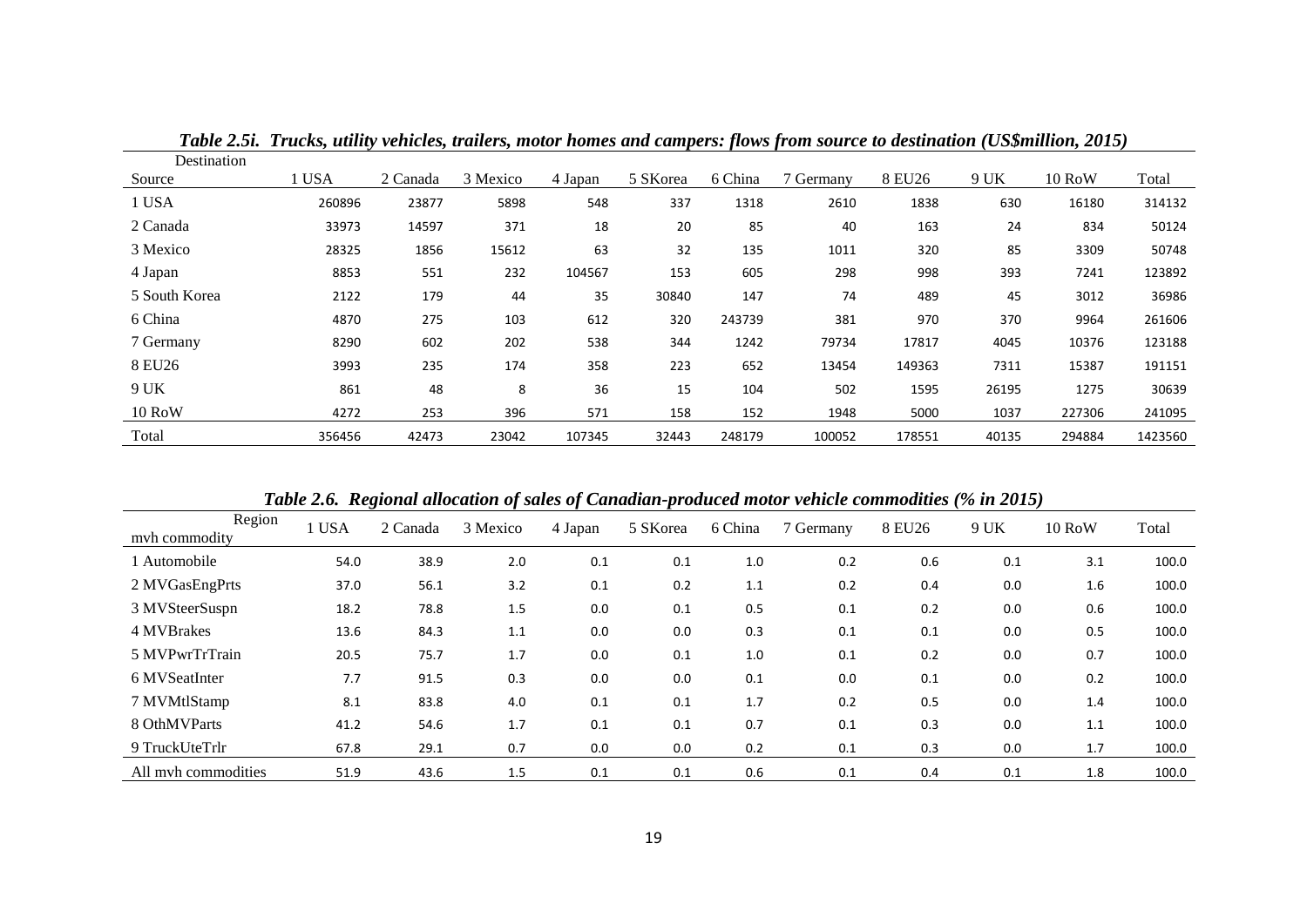| on imports                    | U.S. | <b>Tariff imposed by:</b><br>Canada | <b>Mexico</b> |
|-------------------------------|------|-------------------------------------|---------------|
| from:                         |      |                                     |               |
|                               |      | <i>Shocks in simulation 1</i>       |               |
| U.S.                          |      | 2.5                                 | 10.8          |
| Canada                        | 0.7  |                                     | 6.4           |
| <b>Mexico</b>                 | 1.1  | 3.1                                 |               |
|                               |      | Additional shock in simulation 2    |               |
| <b>Non-NAFTA</b><br>countries | 25.0 | 0.0                                 | 0.0           |

*Table 3.1. Proposed percentage increases in powers of tariffs on finished vehicles: commodities 13 & 21 in GTAP-MVH*

increases as in simulation 1 plus a 25 per cent increase in the power of the U.S. tariff on imports of finished vehicles from non-NAFTA countries. Because the initial tariff rates are zero or close to zero, the increases in Table 3.1 are the new levels of tariff rates.

For simulation purposes, we treat the tariffs as though they were imposed in 2016. Tables 3.2 and 3.3 show effects from simulations 1 and 2 on outputs in the 10 regions of GTAP-MVH for: the motor vehicle sector as a whole; finished motor vehicles (commodities 13 & 21); and motor vehicle parts (commodities 14 to 20). Regional macro effects from the two simulations are in Tables 3.4 and 3.5. All effects are expressed as percentage deviations from a baseline in which there are no tariff changes. While we don't explain the baseline or GTAP-MVH theory here<sup>[4](#page-21-0)</sup>, key features will be apparent from our explanation of the results.

#### *Simulation 1: output effects in the MVH sector (Table 3.2)*

Output of motor vehicles and parts declines in the three NAFTA countries. While the motor vehicle sector in each of the three countries benefits from reduced *competition* from its NAFTA partners, it suffers an offsetting effect from reduced *demand* from its NAFTA partners. So why are the overall effects negative? This is because non-NAFTA countries gain market share in NAFTA destinations: in this simulation non-NAFTA countries do not suffer a tariff increase on their exports to NAFTA. The gain in market share for non-NAFTA countries in NAFTA markets explains why the motor vehicle sector is stimulated in non-NAFTA countries.

Because the tariffs are applied only on finished vehicles, the negative effects on the production of finished vehicles in NAFTA are larger than those for parts. Nevertheless, parts production generally declines in the three NAFTA countries, reflecting reductions in sales to NAFTA's finished vehicles industries.

Against the general pattern of the other results, output of parts in Mexico initially increases slightly (0.034 per cent in 2016, Table 3.2). At the macro level, Mexico experiences a bigger real devaluation than the other two NAFTA countries: Mexico is more dependent on motor vehicle exports than the other two countries. Greater real devaluation allows the Mexican parts sector to compete successfully outside NAFTA. This slight positive effect is offset in

 $\overline{a}$ 

<span id="page-21-0"></span><sup>4</sup> Details of the baseline and theory of GTAP-MVH can be found in our working paper (Dixon *et al.* 2019).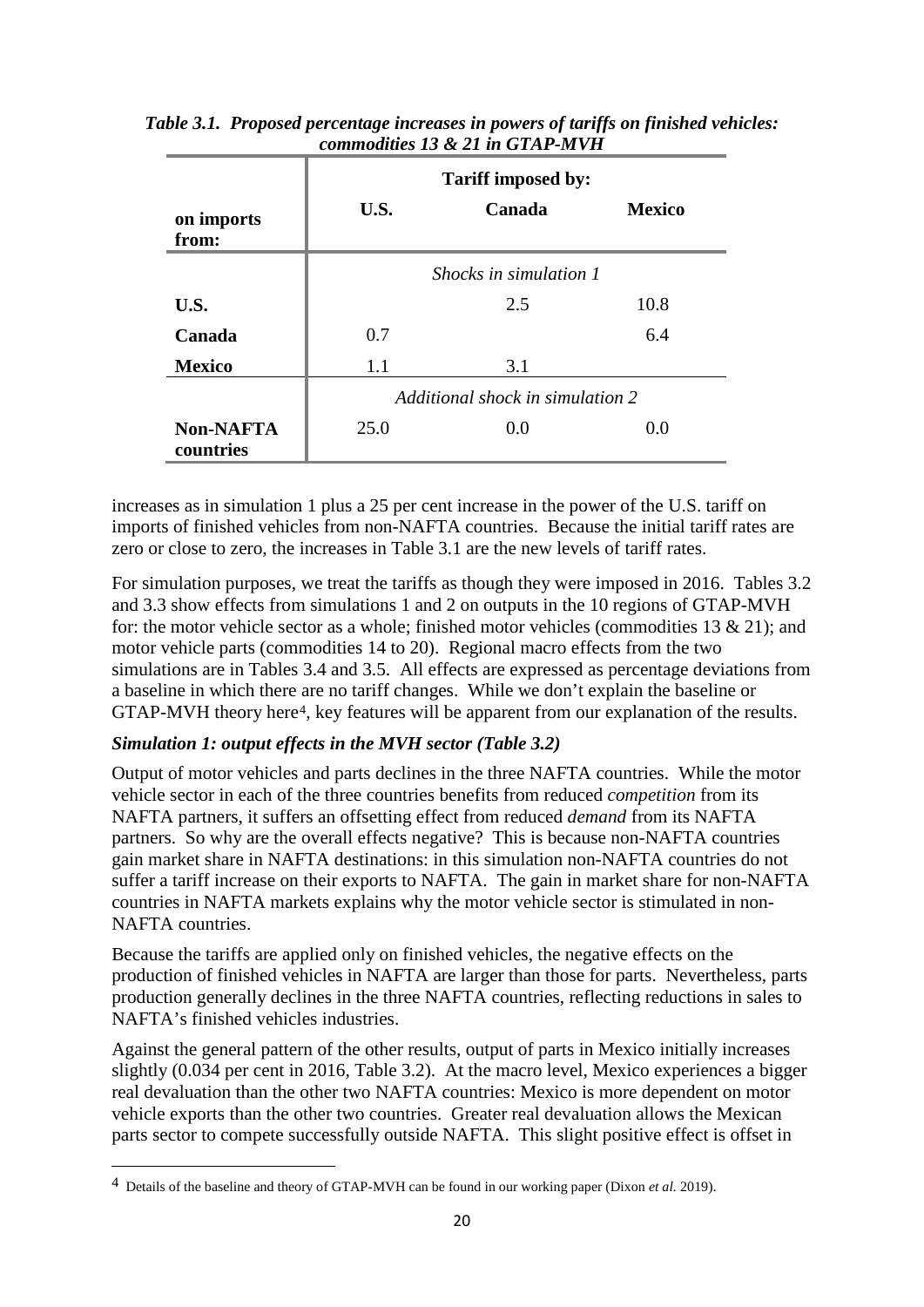the long run by continuing negative adjustment in the finished motor vehicle industry in the NAFTA countries, reducing demand for Mexican parts within NAFTA.

Continuing negative adjustment of the finished motor vehicle industries in the NAFTA countries is caused by gradual downward adjustment in their capital stocks.

#### *Simulation 2: output effects in the MVH sector (Table 3.3)*

This simulation imposes two sets of shocks: (a) the quite small intra-NAFTA tariff shocks that were applied in the first simulation; and (b) a 25 per cent U.S. tariff against imports of finished vehicles from non-NAFTA countries. The second set of shocks is dominant in most of our results.

The U.S. tariff on finished motor vehicles from non-NAFTA countries stimulates output of both finished goods and parts in the U.S. It also has a generally stimulatory effect in the motor vehicle sector in the other two NAFTA countries. Output of finished motor vehicles in these countries benefits from reduced competition in the U.S. market from non-NAFTA countries. Parts production in Canada benefits from expansion in its own finished motor vehicle industry and that of the U.S.

The results for parts production in Mexico in the early years of the simulation are negative. This is explained by a symmetrical argument to that given for the result for Mexican parts production in Table 3.2 f. This time Mexico is a major beneficiary from the U.S. tariff on finished vehicles (includes trucks) from non-NAFTA countries. Associated real appreciation of the Mexican currency initially hurts its parts sales outside Mexico.

Motor vehicle production in non-NAFTA countries shows strongly negative effects, especially for Japan for which the U.S. is a major market (see Table 2.5a).

#### *Simulation 1: Regional macro results (Table 3.4)*

In the short run, raising tariffs within NAFTA reduces GDP in the NAFTA countries but increases GDP for other countries, which gain from diversion of demand by NAFTA countries away from their NAFTA partners. The NAFTA countries lose by increasing the costs of finished cars & trucks to their households and capital creators. These increases in costs reduce the number of people who can be employed at current real wages. Eventually wages adjust down so that employment in the NAFTA countries is restored gradually to baseline. This process is complete by 2023 for the U.S. and Canada, but still has some distance to go for Mexico. Even though the employment effects are eliminated in the long run, the GDP deviations for the NAFTA countries remain negative. This is because the NAFTA countries lose capital in the long run. With higher tariffs, capital must become more scarce for rates of return to be restored to baseline levels, or explained another way, reduced real wages mean that an economy's K/L ratio will fall implying, with L returning to baseline, a long-run reduction in K.

The final panel in Table 3.4 shows percentage deviations in private and public consumption, which we assume move together. These deviations can be interpreted as welfare effects. In the long run, the intra-NAFTA tariffs reduce the welfare of all three NAFTA countries. Outside NAFTA the results are generally positive. Most of the non-NAFTA countries (or regions) identified in GTAP-MVH benefit from terms-of-trade improvements associated with improved competitiveness in NAFTA markets.

#### *Simulation 2: Regional macro results (Table 3.5)*

Raising tariffs on finished motor vehicles imported from outside NAFTA reduces employment in the U.S. in the short run  $(-0.078$  per cent in 2016) and capital in the long run  $(-0.145$  per cent in 2023). The explaining mechanisms can be understood from our commentary on K and L movements in Table 3.4. Together, the labor and capital effects leave U.S. GDP reduced by the policy in both the short and long run.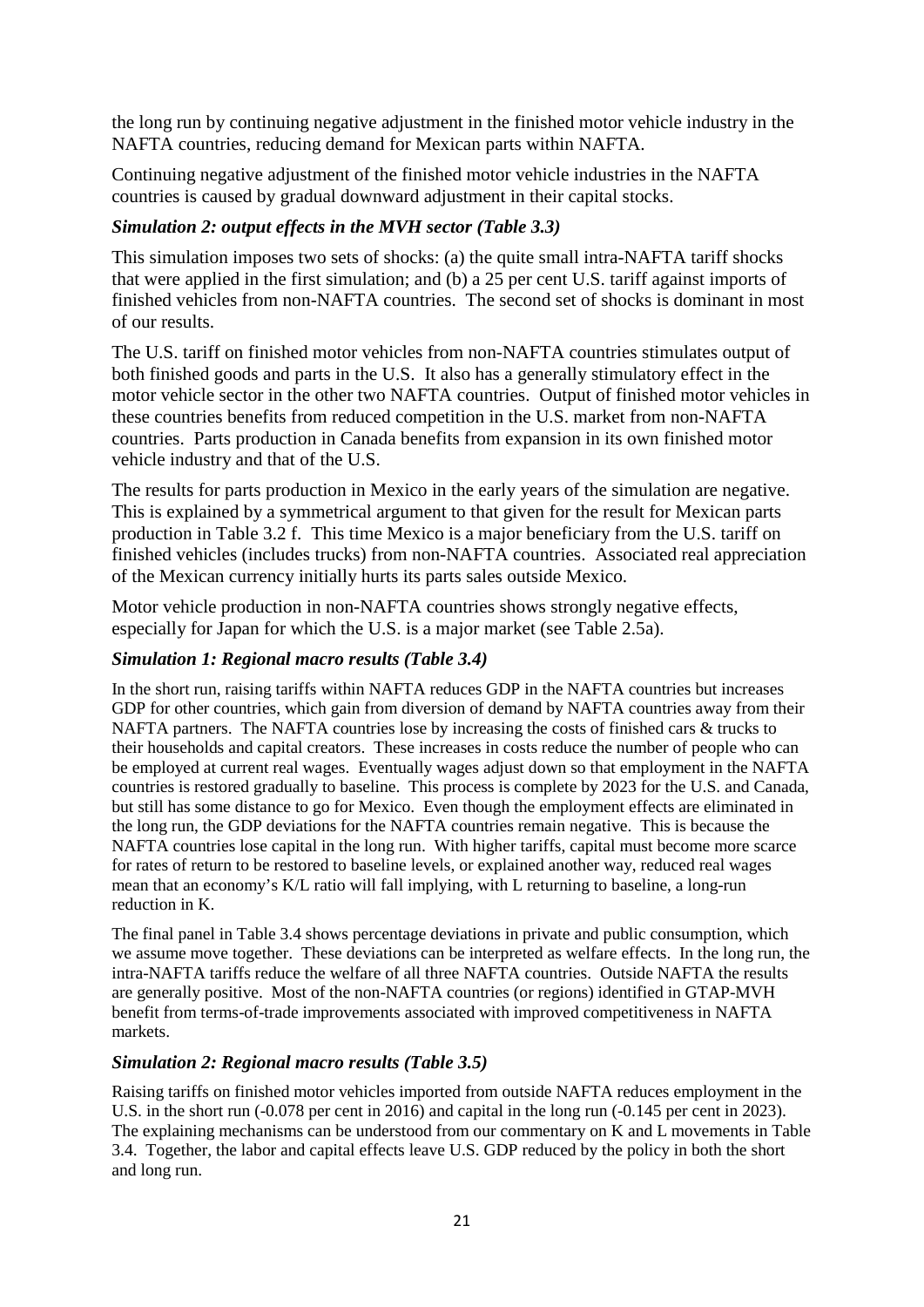For Canada and Mexico, the GDP effects in simulation 2 are positive in both the short and long run. In the short run, both countries experience employment gains associated with their improved competitiveness in the U.S. motor vehicle market and in the long run both countries experience increases in their capital stock associated with higher real wages.

For Canada, the long-run employment effect is slightly negative  $(-0.006$  per cent in 2023). As illustrated in Figure 3.1, this is a very minor effect and should not be considered either policy relevant or reliable. What *is* reliable is that aggregate employment in the long run returns closely to baseline. Sometimes in our modeling, which involves difference equations, the return of employment to baseline exhibits damped oscillations of the type apparent in the figure.

For Japan and South Korea, the macro effects of the U.S. tariff against their exports of finished motor vehicles are negative. Both these countries have significant exports of finished motor vehicles to the U.S. For other non-NAFTA countries, the direct effects of U.S tariffs on finished motor vehicles, while negative, are small: these countries don't export large quantities of finished motor vehicles to the U.S. For these countries, the negative direct effects can be outweighed by positive indirect effects.

There are two types of positive indirect effects for non-NAFTA countries. First, U.S. tariffs cause real appreciation in the U.S. (loss in competitiveness), reducing U.S. exports of all products (not just motor vehicles). This is a source of gain for countries that compete with the U.S. in third markets. Second, U.S. tariffs on finished vehicles from non-NAFTA counties are bad for investment in the U.S. Investment in the U.S. accounts for about 17 per cent of worldwide investment. The downward effect on U.S. investment has a noticeable effect on worldwide investment. The negative impact on worldwide investment is stronger than the negative effect on worldwide saving. Consequently, worldwide interest rates falls. This leads to extra capital in many countries. Only the U.S. and countries with a strong link to the U.S. through exports to the U.S. of finished cars have negative results for aggregate capital. Countries which gain capital, wind up with extra GDP, but not necessarily extra consumption. Their consumption can be adversely affected by negative terms of trade effects, especially if they import a lot from the U.S.



*Figure 3.1. Percentage deviations for Canada in macro variables: simulation 2*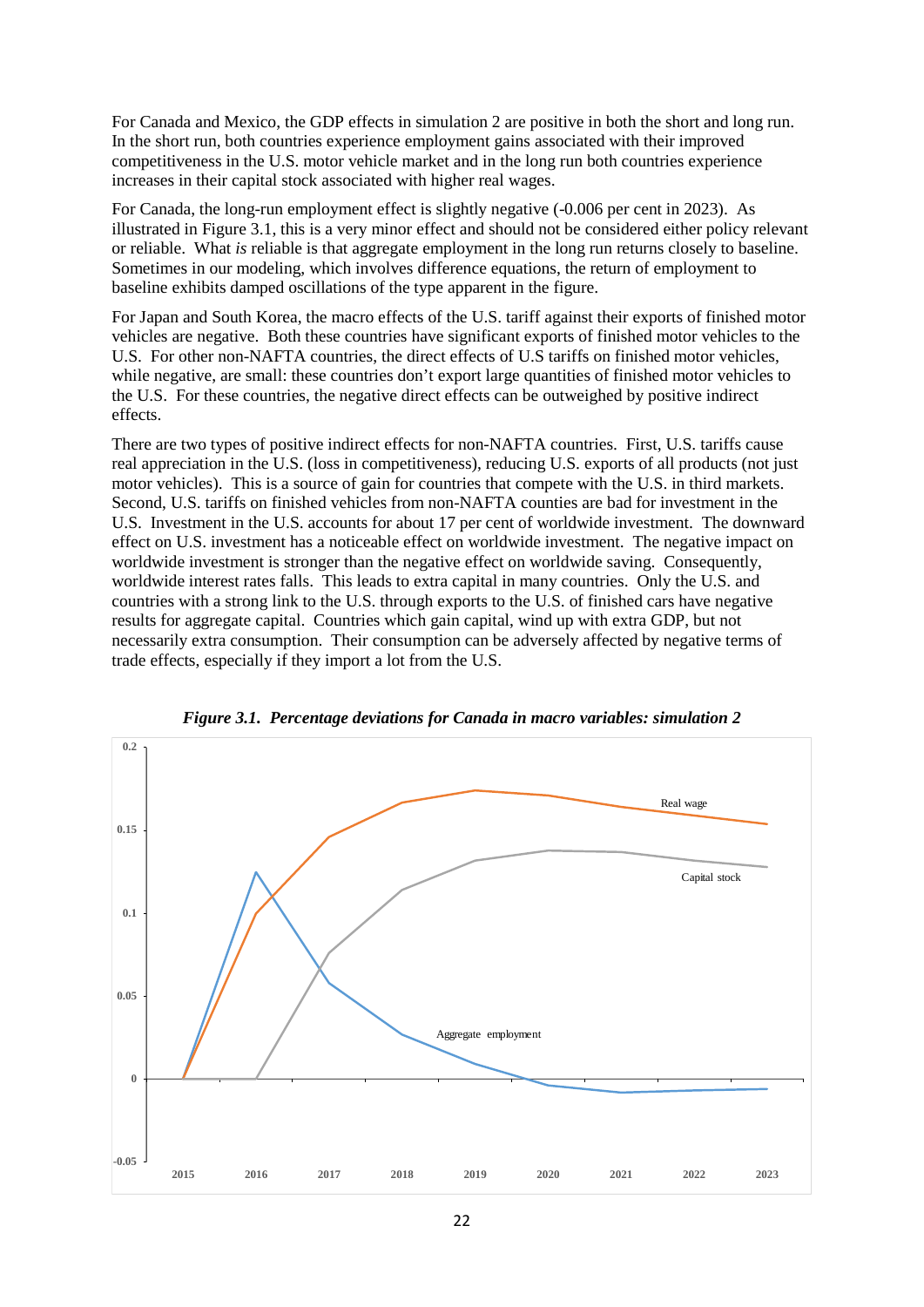| Motor vehicles &         |          |          |          |          |          |          |          |          |
|--------------------------|----------|----------|----------|----------|----------|----------|----------|----------|
| parts                    | 2016     | 2017     | 2018     | 2019     | 2020     | 2021     | 2022     | 2023     |
| 1 USA                    | $-0.360$ | $-0.390$ | $-0.397$ | $-0.398$ | $-0.398$ | $-0.398$ | $-0.399$ | $-0.399$ |
| 2 Canada                 | $-0.169$ | $-0.285$ | $-0.369$ | $-0.425$ | $-0.456$ | $-0.469$ | $-0.472$ | $-0.467$ |
| 3 Mexico                 | $-0.095$ | $-0.308$ | $-0.506$ | $-0.677$ | $-0.818$ | $-0.930$ | $-1.020$ | $-1.090$ |
| 4 Japan                  | 0.106    | 0.171    | 0.213    | 0.239    | 0.259    | 0.272    | 0.283    | 0.292    |
| 5 SKorea                 | 0.058    | 0.099    | 0.103    | 0.154    | 0.173    | 0.189    | 0.202    | 0.213    |
| 6 China                  | 0.033    | 0.042    | 0.047    | 0.050    | 0.051    | 0.052    | 0.053    | 0.053    |
| 7 Germany                | 0.127    | 0.133    | 0.141    | 0.148    | 0.152    | 0.157    | 0.160    | 0.163    |
| 8 EU26                   | 0.035    | 0.049    | 0.058    | 0.065    | 0.070    | 0.073    | 0.076    | 0.079    |
| 9 UK                     | 0.085    | 0.091    | 0.099    | 0.106    | 0.111    | 0.115    | 0.119    | 0.122    |
| 10 RoW                   | 0.036    | 0.054    | 0.065    | 0.072    | 0.077    | 0.079    | 0.081    | 0.083    |
|                          |          |          |          |          |          |          |          |          |
| <b>Finished vehicles</b> | 2016     | 2017     | 2018     | 2019     | 2020     | 2021     | 2022     | 2023     |
| 1 USA                    | $-0.484$ | $-0.493$ | $-0.482$ | $-0.470$ | $-0.463$ | $-0.459$ | $-0.457$ | $-0.456$ |
| 2 Canada                 | $-0.260$ | $-0.400$ | $-0.488$ | $-0.534$ | $-0.547$ | $-0.538$ | $-0.519$ | $-0.493$ |
| 3 Mexico                 | $-0.163$ | $-0.489$ | $-0.774$ | $-1.012$ | $-1.202$ | $-1.305$ | $-1.464$ | $-1.551$ |
| 4 Japan                  | 0.194    | 0.241    | 0.277    | 0.302    | 0.323    | 0.331    | 0.342    | 0.349    |
| 5 SKorea                 | 0.122    | 0.190    | 0.237    | 0.272    | 0.296    | 0.314    | 0.329    | 0.340    |
| 6 China                  | 0.060    | 0.063    | 0.068    | 0.072    | 0.073    | 0.073    | 0.073    | 0.073    |
| 7 Germany                | 0.179    | 0.191    | 0.203    | 0.213    | 0.218    | 0.224    | 0.228    | 0.231    |
| 8 EU26                   | 0.040    | 0.056    | 0.065    | 0.071    | 0.075    | 0.078    | 0.081    | 0.083    |
| 9 UK                     | 0.090    | 0.100    | 0.109    | 0.118    | 0.123    | 0.129    | 0.133    | 0.136    |
| <b>10 RoW</b>            | 0.045    | 0.069    | 0.083    | 0.091    | 0.096    | 0.098    | 0.100    | 0.101    |
|                          |          |          |          |          |          |          |          |          |
| <b>Vehicle parts</b>     | 2016     | 2017     | 2018     | 2019     | 2020     | 2021     | 2022     | 2023     |
| 1 USA                    | $-0.128$ | $-0.193$ | $-0.231$ | $-0.254$ | $-0.269$ | $-0.278$ | $-0.284$ | $-0.287$ |
| 2 Canada                 | $-0.042$ | $-0.122$ | $-0.199$ | $-0.267$ | $-0.323$ | $-0.367$ | $-0.401$ | $-0.425$ |
| 3 Mexico                 | 0.034    | 0.033    | $-0.006$ | $-0.056$ | $-0.113$ | $-0.171$ | $-0.227$ | $-0.280$ |
| 4 Japan                  | 0.078    | 0.146    | 0.191    | 0.217    | 0.237    | 0.251    | 0.263    | 0.271    |
| 5 SKorea                 | 0.007    | 0.027    | 0.046    | 0.063    | 0.078    | 0.092    | 0.104    | 0.115    |
| 6 China                  | 0.022    | 0.033    | 0.039    | 0.042    | 0.044    | 0.045    | 0.045    | 0.045    |
| 7 Germany                | 0.064    | 0.061    | 0.064    | 0.067    | 0.070    | 0.072    | 0.074    | 0.076    |
| 8 EU26                   | 0.027    | 0.037    | 0.046    | 0.054    | 0.060    | 0.065    | 0.068    | 0.072    |
| 9 UK                     | 0.062    | 0.055    | 0.055    | 0.056    | 0.057    | 0.058    | 0.059    | 0.060    |
| 10 RoW                   | 0.017    | 0.022    | 0.027    | 0.031    | 0.034    | 0.037    | 0.038    | 0.040    |

*Table 3.2. Simulation 1 (tariff increases in NAFTA): percentage effects on outputs of motor vehicles*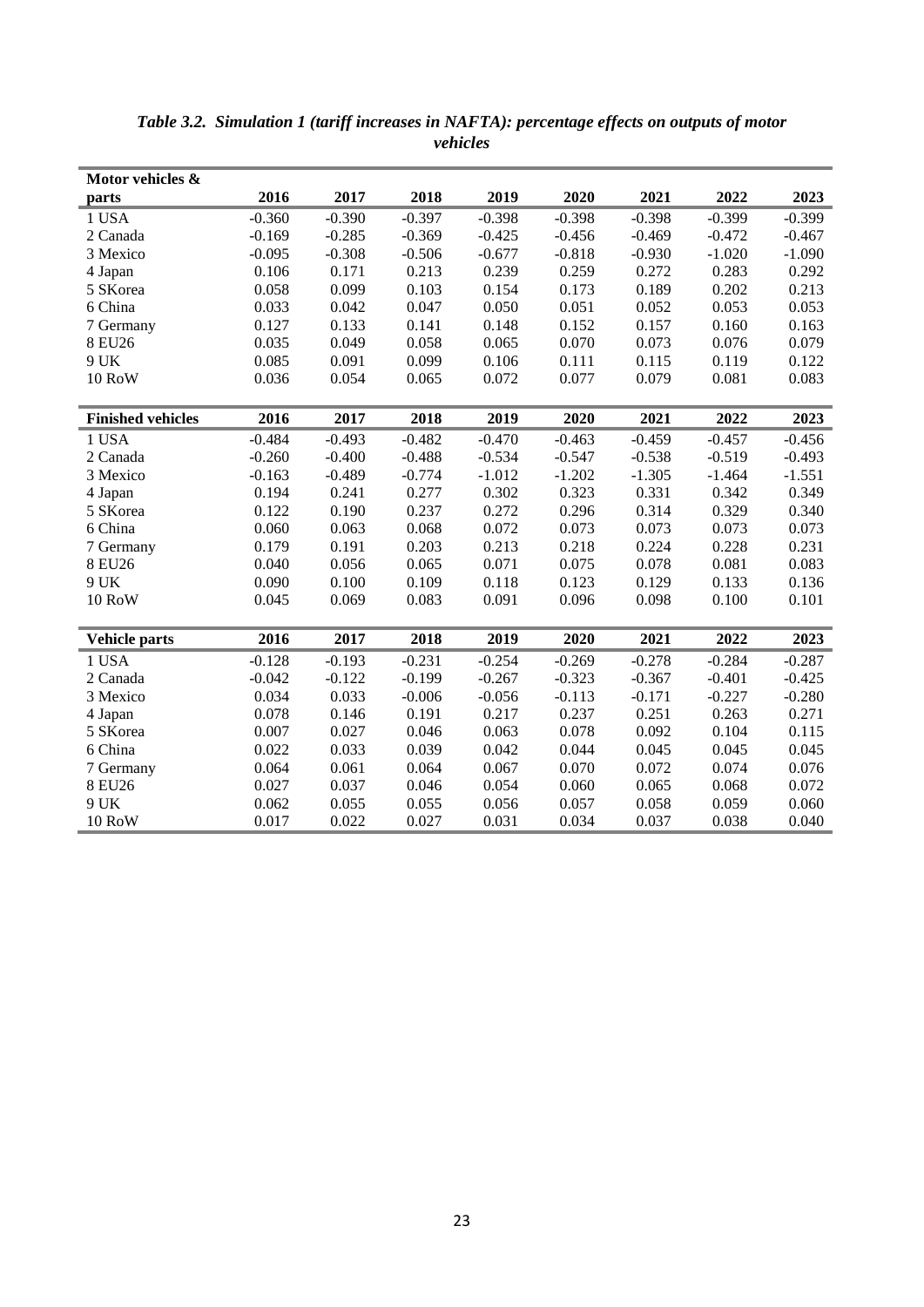| Motor vehicles &         |          |          |          |          |          |          |          |          |
|--------------------------|----------|----------|----------|----------|----------|----------|----------|----------|
| parts                    | 2016     | 2017     | 2018     | 2019     | 2020     | 2021     | 2022     | 2023     |
| 1 USA                    | 4.143    | 4.713    | 5.059    | 5.168    | 5.138    | 5.045    | 4.967    | 4.89     |
| 2 Canada                 | 4.470    | 7.878    | 10.271   | 11.888   | 12.907   | 13.505   | 13.866   | 14.068   |
| 3 Mexico                 | 0.931    | 2.984    | 4.680    | 6.040    | 7.101    | 7.900    | 8.499    | 8.949    |
| 4 Japan                  | $-3.096$ | $-3.818$ | $-4.394$ | $-4.781$ | $-5.041$ | $-5.131$ | $-5.201$ | $-5.236$ |
| 5 SKorea                 | $-1.412$ | $-2.104$ | $-2.643$ | $-3.040$ | $-3.309$ | $-3.499$ | $-3.638$ | $-3.736$ |
| 6 China                  | $-0.651$ | $-0.803$ | $-0.893$ | $-0.933$ | $-0.925$ | $-0.911$ | $-0.896$ | $-0.880$ |
| 7 Germany                | $-2.638$ | $-2.647$ | $-2.762$ | $-2.812$ | $-2.787$ | $-2.776$ | $-2.765$ | $-2.751$ |
| 8 EU26                   | $-0.659$ | $-0.863$ | $-0.998$ | $-1.076$ | $-1.108$ | $-1.124$ | $-1.132$ | $-1.134$ |
| 9 UK                     | $-2.097$ | $-2.282$ | $-2.490$ | $-2.613$ | $-2.648$ | $-2.681$ | $-2.698$ | $-2.706$ |
| 10 RoW                   | $-0.477$ | $-0.650$ | $-0.756$ | $-0.812$ | $-0.825$ | $-0.821$ | $-0.809$ | $-0.795$ |
|                          |          |          |          |          |          |          |          |          |
| <b>Finished vehicles</b> | 2016     | 2017     | 2018     | 2019     | 2020     | 2021     | 2022     | 2023     |
| 1 USA                    | 5.341    | 5.779    | 5.994    | 5.966    | 5.811    | 5.620    | 5.478    | 5.355    |
| 2 Canada                 | 7.108    | 11.98    | 15.199   | 17.192   | 18.281   | 18.770   | 18.955   | 18.960   |
| 3 Mexico                 | 1.522    | 4.572    | 7.011    | 8.926    | 10.387   | 11.463   | 12.247   | 12.819   |
| 4 Japan                  | $-4.424$ | $-4.970$ | $-5.541$ | $-5.876$ | $-6.113$ | $-6.082$ | $-6.114$ | $-6.109$ |
| 5 SKorea                 | $-2.620$ | $-3.847$ | $-4.721$ | $-5.296$ | $-5.612$ | $-5.799$ | $-5.911$ | $-5.974$ |
| 6 China                  | $-0.922$ | $-1.148$ | $-1.279$ | $-1.337$ | $-1.315$ | $-1.291$ | $-1.266$ | $-1.242$ |
| 7 Germany                | $-3.476$ | $-3.649$ | $-3.873$ | $-3.968$ | $-3.941$ | $-3.926$ | $-3.903$ | $-3.878$ |
| 8 EU26                   | $-0.654$ | $-0.888$ | $-1.033$ | $-1.108$ | $-1.129$ | $-1.135$ | $-1.133$ | $-1.129$ |
| 9 UK                     | $-2.257$ | $-2.528$ | $-2.792$ | $-2.944$ | $-2.990$ | $-3.028$ | $-3.046$ | $-3.054$ |
| <b>10 RoW</b>            | $-0.494$ | $-0.725$ | $-0.870$ | $-0.948$ | $-0.969$ | $-0.965$ | $-0.951$ | $-0.932$ |
|                          |          |          |          |          |          |          |          |          |
| <b>Vehicle parts</b>     | 2016     | 2017     | 2018     | 2019     | 2020     | 2021     | 2022     | 2023     |
| 1 USA                    | 1.865    | 2.643    | 3.196    | 3.557    | 3.769    | 3.871    | 3.916    | 3.925    |
| 2 Canada                 | 0.448    | 1.450    | 2.511    | 3.513    | 4.394    | 5.115    | 5.684    | 6.121    |
| 3 Mexico                 | $-0.287$ | $-0.351$ | $-0.148$ | 0.153    | 0.503    | 0.865    | 1.215    | 1.542    |
| 4 Japan                  | $-2.667$ | $-3.423$ | $-3.999$ | $-4.401$ | $-4.670$ | $-4.797$ | $-4.879$ | $-4.926$ |
| 5 SKorea                 | $-0.483$ | $-0.783$ | $-1.076$ | $-1.342$ | $-1.575$ | $-1.768$ | $-1.926$ | $-2.052$ |
| 6 China                  | $-0.535$ | $-0.670$ | $-0.748$ | $-0.784$ | $-0.783$ | $-0.775$ | $-0.766$ | $-0.754$ |
| 7 Germany                | $-1.624$ | $-1.415$ | $-1.384$ | $-1.367$ | $-1.334$ | $-1.322$ | $-1.317$ | $-1.309$ |
| 8 EU26                   | $-0.665$ | $-0.816$ | $-0.936$ | $-1.020$ | $-1.068$ | $-1.101$ | $-1.125$ | $-1.139$ |
| 9 UK                     | $-1.439$ | $-1.254$ | $-1.227$ | $-1.222$ | $-1.205$ | $-1.208$ | $-1.216$ | $-1.221$ |
| 10 RoW                   | $-0.439$ | $-0.488$ | $-0.507$ | $-0.510$ | $-0.500$ | $-0.490$ | $-0.482$ | $-0.473$ |

*Table 3.3. Simulation 2 (tariff increases in NAFTA and U.S. tariffs on Non-NAFTA): percentage effects on outputs of motor vehicles*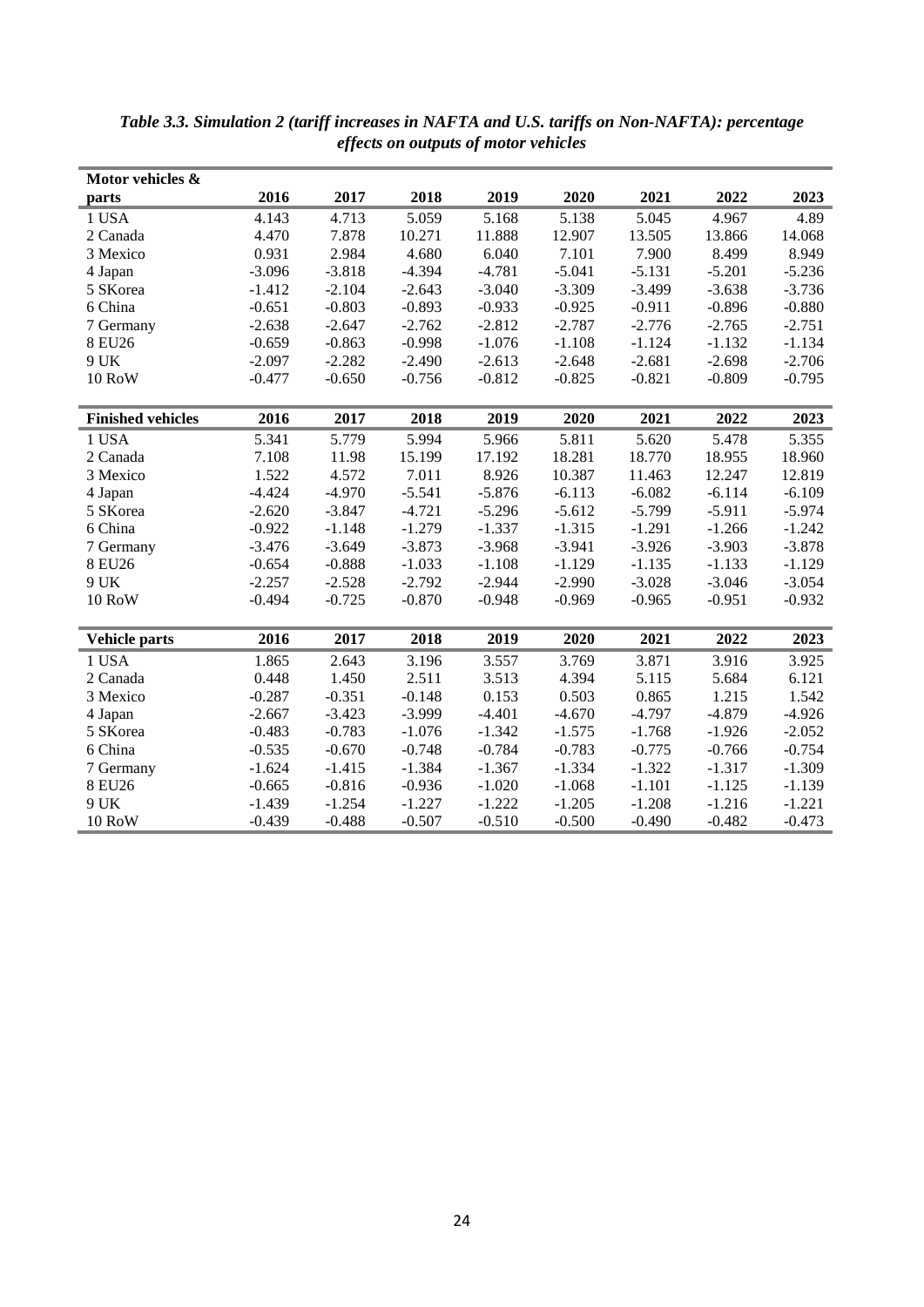|                                   |                   |                |                | region         |                |                |                |                |
|-----------------------------------|-------------------|----------------|----------------|----------------|----------------|----------------|----------------|----------------|
| <b>Real GDP</b>                   | 2016              | 2017           | 2018           | 2019           | 2020           | 2021           | 2022           | 2023           |
| 1 USA                             | $-0.005$          | $-0.003$       | $-0.002$       | $-0.002$       | $-0.002$       | $-0.002$       | $-0.002$       | $-0.002$       |
| 2 Canada                          | $-0.038$          | $-0.030$       | $-0.027$       | $-0.025$       | $-0.023$       | $-0.021$       | $-0.020$       | $-0.020$       |
| 3 Mexico                          | $-0.036$          | $-0.054$       | $-0.070$       | $-0.081$       | $-0.090$       | $-0.097$       | $-0.102$       | $-0.106$       |
| 4 Japan                           | 0.004             | 0.005          | 0.004          | 0.004          | 0.004          | 0.004          | 0.004          | 0.003          |
| 5 SKorea                          | 0.006             | 0.004          | 0.004          | 0.005          | 0.005          | 0.005          | 0.005          | 0.004          |
| 6 China                           | 0.003             | 0.001          | 0.001          | 0.002          | 0.002          | 0.002          | 0.002          | 0.001          |
| 7 Germany                         | 0.003             | 0.002          | 0.002          | 0.002          | 0.002          | 0.002          | 0.002          | 0.001          |
| 8 EU26                            | 0.001             | 0.001          | 0.002          | 0.002          | 0.002          | 0.003          | 0.003          | 0.003          |
| 9 UK                              | 0.002             | 0.001          | 0.002          | 0.002          | 0.002          | 0.002          | 0.002          | 0.002          |
| <b>10 ROW</b>                     | 0.000             | 0.001          | 0.002          | 0.002          | 0.002          | 0.002          | 0.002          | 0.002          |
|                                   |                   |                |                |                |                |                |                |                |
| <b>Employment</b>                 | 2016              | 2017           | 2018           | 2019           | 2020           | 2021           | 2022           | 2023           |
| 1 USA                             | $-0.007$          | $-0.003$       | $-0.002$       | $-0.001$       | $-0.001$       | $-0.001$       | 0.000          | 0.000          |
| 2 Canada                          | $-0.052$          | $-0.027$       | $-0.014$       | $-0.008$       | $-0.004$       | $-0.002$       | 0.000          | 0.000          |
| 3 Mexico                          | $-0.060$          | $-0.048$       | $-0.041$       | $-0.035$       | $-0.029$       | $-0.024$       | $-0.019$       | $-0.015$       |
| 4 Japan                           | 0.005             | 0.004          | 0.002          | 0.001          | 0.001          | 0.001          | 0.000          | 0.000          |
| 5 SKorea                          | 0.007             | 0.003          | 0.002          | 0.001          | 0.001          | 0.001          | 0.001          | 0.000          |
| 6 China                           | 0.003             | 0.000          | 0.000          | 0.000          | 0.000          | 0.000          | 0.000          | 0.000          |
| 7 Germany                         | 0.005             | 0.003          | 0.002          | 0.001          | 0.001          | 0.000          | 0.000          | 0.000          |
| 8 EU26                            | 0.001             | 0.001          | 0.001          | 0.001          | 0.001          | 0.001          | 0.000          | 0.000          |
| 9 UK                              | 0.002             | 0.001          | 0.001          | 0.001          | 0.000          | 0.000          | 0.000          | 0.000          |
| <b>10 ROW</b>                     | 0.001             | 0.001          | 0.001          | 0.001          | 0.001          | 0.000          | 0.000          | 0.000          |
|                                   |                   |                |                |                |                |                |                |                |
| Capital                           | 2016              | 2017           | 2018           | 2019           | 2020           | 2021           | 2022           | 2023           |
| 1 USA                             | 0.000             | $-0.003$       | $-0.005$       | $-0.005$       | $-0.006$       | $-0.006$       | $-0.007$       | $-0.007$       |
| 2 Canada                          | 0.000             | $-0.031$       | $-0.046$       | $-0.054$       | $-0.058$       | $-0.060$       | $-0.061$       | $-0.061$       |
| 3 Mexico                          | 0.000             | $-0.039$       | $-0.067$       | $-0.089$       | $-0.106$       | $-0.119$       | $-0.130$       | $-0.138$       |
| 4 Japan                           | 0.000             | 0.005          | 0.007          | 0.007          | 0.007          | 0.007          | 0.007          | 0.007          |
| 5 SKorea                          | 0.000             | 0.005          | 0.006          | 0.007          | 0.008          | 0.008          | 0.008          | 0.008          |
| 6 China                           | 0.000             | 0.003          | 0.004          | 0.004          |                | 0.005          | 0.005          | 0.005          |
| 7 Germany                         |                   |                |                |                | 0.005          |                |                |                |
|                                   | 0.000             | 0.003          | 0.004          | 0.004          | 0.004          | 0.004          | 0.004          | 0.004          |
| 8 EU26                            | 0.000             | 0.002          | 0.003          | 0.004          | 0.005          | 0.005          | 0.005          | 0.006          |
| 9 UK                              | 0.000             | 0.002          | 0.003          | 0.003          | 0.004          | 0.004          | 0.004          | 0.004          |
| <b>10 ROW</b>                     | 0.000             | 0.001          | 0.002          | 0.003          | 0.004          | 0.004          | 0.004          | 0.004          |
| Real private & public consumption |                   |                |                |                |                |                |                |                |
|                                   | 2016              | 2017           | 2018           | 2019           | 2020           | 2021           | 2022           | 2023           |
| 1 USA                             | $-0.004$          | $-0.003$       | $-0.002$       | $-0.002$       | $-0.002$       | $-0.002$       | $-0.002$       | $-0.002$       |
| 2 Canada                          | $-0.023$          | $-0.016$       | $-0.012$       | $-0.010$       | $-0.007$       | $-0.006$       | $-0.005$       | $-0.005$       |
| 3 Mexico                          | $-0.028$          | $-0.035$       | $-0.043$       | $-0.047$       | $-0.048$       | $-0.049$       | $-0.049$       | $-0.049$       |
| 4 Japan                           | 0.005             | 0.005          | 0.004          | 0.003          | 0.003          | 0.003          | 0.003          | 0.003          |
| 5 SKorea                          | 0.011             | 0.006          | 0.006          | 0.006          | 0.006          | 0.005          | 0.005          | 0.005          |
| 6 China                           | 0.003             | 0.000          | 0.000          | 0.000          | 0.000          | 0.000          | $-0.001$       | $-0.001$       |
| 7 Germany                         | 0.001             | 0.002          | 0.002          | 0.003          | 0.002          | 0.002          | 0.002          | 0.002          |
| 8 EU26                            | $-0.003$          | $-0.001$       | 0.000          | 0.000          | 0.001          | 0.001          | 0.001          | 0.001          |
| 9 UK<br><b>10 ROW</b>             | 0.002<br>$-0.002$ | 0.002<br>0.000 | 0.002<br>0.000 | 0.002<br>0.001 | 0.002<br>0.001 | 0.002<br>0.001 | 0.002<br>0.000 | 0.002<br>0.000 |

*Table 3.4. Simulation 1 (tariff increases in NAFTA): percentage deviations in macro aggregates by region*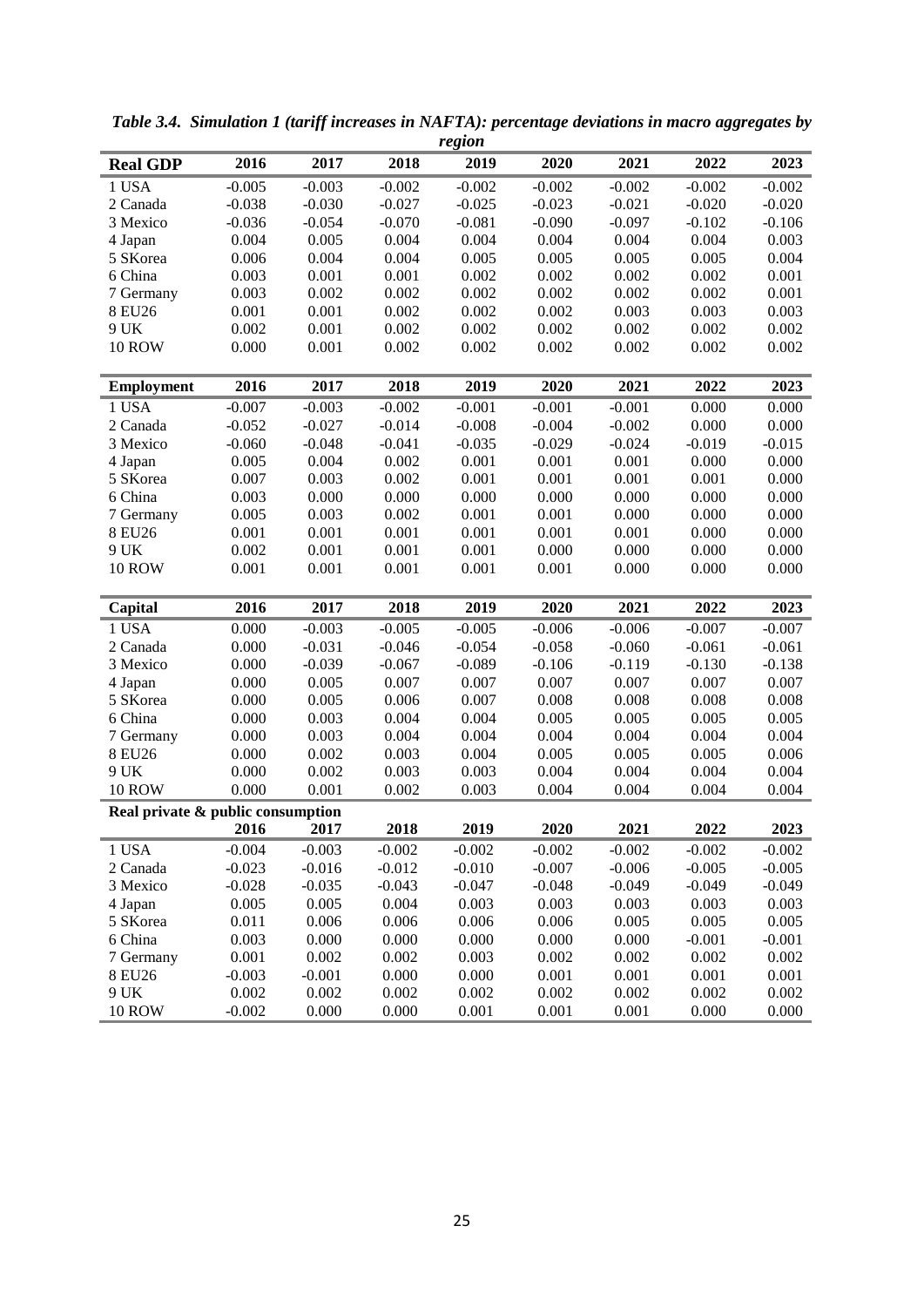|                                   |          |                   |                   |                   | $\sim$            |          |                   |          |
|-----------------------------------|----------|-------------------|-------------------|-------------------|-------------------|----------|-------------------|----------|
| <b>Real GDP</b>                   | 2016     | 2017              | 2018              | 2019              | 2020              | 2021     | 2022              | 2023     |
| 1 USA                             | $-0.092$ | $-0.084$          | $-0.076$          | $-0.074$          | $-0.075$          | $-0.078$ | $-0.079$          | $-0.080$ |
| 2 Canada                          | 0.104    | 0.093             | 0.087             | 0.082             | 0.075             | 0.071    | 0.070             | 0.070    |
| 3 Mexico                          | 0.047    | 0.101             | 0.152             | 0.191             | 0.220             | 0.241    | 0.257             | 0.269    |
| 4 Japan                           | $-0.048$ | $-0.040$          | $-0.035$          | $-0.031$          | $-0.028$          | $-0.025$ | $-0.025$          | $-0.024$ |
| 5 SKorea                          | $-0.061$ | $-0.052$          | $-0.047$          | $-0.043$          | $-0.039$          | $-0.037$ | $-0.036$          | $-0.035$ |
| 6 China                           | $-0.005$ | 0.001             | 0.004             | 0.002             | 0.000             | $-0.002$ | $-0.004$          | $-0.005$ |
| 7 Germany                         | $-0.055$ | $-0.019$          | $-0.001$          | 0.008             | 0.014             | 0.016    | 0.016             | 0.016    |
| 8 EU26                            | 0.003    | 0.009             | 0.011             | 0.010             | 0.008             | 0.006    | 0.003             | 0.002    |
| 9 UK                              | $-0.007$ | 0.000             | 0.004             | 0.004             | 0.005             | 0.004    | 0.003             | 0.002    |
| <b>10 ROW</b>                     | 0.018    | 0.021             | 0.021             | 0.019             | 0.017             | 0.014    | 0.012             | 0.011    |
|                                   |          |                   |                   |                   |                   |          |                   |          |
| <b>Employment</b>                 | 2016     | 2017              | 2018              | 2019              | 2020              | 2021     | 2022              | 2023     |
| 1 USA                             | $-0.078$ | $-0.034$          | $-0.012$          | $-0.003$          | $-0.001$          | 0.000    | 0.000             | 0.000    |
| 2 Canada                          | 0.125    | 0.058             | 0.027             | 0.009             | $-0.004$          | $-0.008$ | $-0.007$          | $-0.006$ |
| 3 Mexico                          | 0.096    | 0.057             | 0.055             | 0.048             | 0.039             | 0.031    | 0.025             | 0.020    |
| 4 Japan                           | $-0.072$ | $-0.043$          | $-0.026$          | $-0.016$          | $-0.008$          | $-0.004$ | $-0.003$          | $-0.002$ |
| 5 SKorea                          | $-0.091$ | $-0.056$          | $-0.034$          | $-0.021$          | $-0.011$          | $-0.007$ | $-0.004$          | $-0.003$ |
| 6 China                           | $-0.003$ | 0.000             | 0.003             | 0.002             | 0.000             | $-0.002$ | $-0.002$          | $-0.003$ |
| 7 Germany                         | $-0.089$ | $-0.033$          | $-0.010$          | 0.000             | 0.006             | 0.006    | 0.005             | 0.003    |
| 8 EU26                            | 0.009    | 0.002             | 0.002             | 0.001             | $-0.001$          | $-0.002$ | $-0.003$          | $-0.003$ |
| 9 UK                              | $-0.008$ | $-0.010$          | $-0.006$          | $-0.004$          | $-0.002$          | $-0.002$ | $-0.002$          | $-0.002$ |
|                                   |          |                   |                   |                   |                   |          |                   |          |
| <b>10 ROW</b>                     | 0.024    | 0.008             | 0.002             | $-0.001$          | $-0.003$          | $-0.003$ | $-0.003$          | $-0.003$ |
| Capital                           | 2016     | 2017              | 2018              | 2019              | 2020              | 2021     | 2022              | 2023     |
| 1 USA                             | 0.000    | $-0.087$          | $-0.124$          | $-0.138$          | $-0.143$          | $-0.145$ | $-0.145$          | $-0.145$ |
| 2 Canada                          | 0.000    | 0.076             | 0.114             | 0.132             | 0.138             | 0.137    | 0.132             | 0.128    |
| 3 Mexico                          | 0.000    | 0.117             | 0.192             | 0.254             | 0.303             | 0.341    | 0.369             | 0.390    |
| 4 Japan                           | 0.000    | $-0.020$          | $-0.030$          | $-0.035$          | $-0.037$          | $-0.037$ | $-0.036$          | $-0.036$ |
| 5 SKorea                          | 0.000    | $-0.025$          | $-0.040$          | $-0.049$          | $-0.054$          | $-0.056$ | $-0.057$          | $-0.056$ |
| 6 China                           | 0.000    | 0.013             | 0.013             | 0.011             | 0.007             | 0.003    | $-0.001$          | $-0.004$ |
| 7 Germany                         | 0.000    | 0.005             | 0.014             | 0.021             | 0.026             | 0.030    | 0.032             | 0.033    |
| 8 EU26                            | 0.000    | 0.024             | 0.029             | 0.028             | 0.025             | 0.021    | 0.017             | 0.014    |
| 9 UK                              | 0.000    | 0.029             | 0.034             | 0.031             | 0.028             | 0.025    | 0.022             | 0.020    |
| <b>10 ROW</b>                     | 0.000    | 0.030             | 0.040             | 0.041             | 0.038             | 0.034    | 0.030             | 0.026    |
| Real private & public consumption |          |                   |                   |                   |                   |          |                   |          |
|                                   | 2016     | 2017              | 2018              | 2019              | 2020              | 2021     | 2022              | 2023     |
| 1 USA                             | $-0.058$ | $-0.045$          | $-0.031$          | $-0.023$          | $-0.021$          | $-0.021$ | $-0.020$          | $-0.020$ |
| 2 Canada                          | 0.171    | 0.133             | 0.108             | 0.087             | 0.068             | 0.057    | 0.052             | 0.049    |
| 3 Mexico                          | 0.241    | 0.213             | 0.221             | 0.212             | 0.198             | 0.185    | 0.175             | 0.168    |
| 4 Japan                           | $-0.085$ | $-0.075$          | $-0.065$          | $-0.058$          | $-0.053$          | $-0.051$ | $-0.052$          | $-0.052$ |
| 5 SKorea                          | $-0.159$ | $-0.133$          | $-0.118$          | $-0.111$          | $-0.101$          | $-0.099$ | $-0.098$          | $-0.098$ |
| 6 China                           | $-0.020$ | $-0.008$          | $-0.003$          | $-0.004$          | $-0.005$          | $-0.007$ | $-0.009$          | $-0.009$ |
| 7 Germany                         | $-0.084$ | $-0.048$          | $-0.030$          | $-0.022$          | $-0.017$          | $-0.016$ | $-0.016$          | $-0.016$ |
| 8 EU26                            | $-0.008$ |                   |                   |                   |                   | 0.020    |                   | 0.015    |
| 9 UK                              | $-0.006$ | 0.013<br>$-0.018$ | 0.022<br>$-0.017$ | 0.024<br>$-0.016$ | 0.022<br>$-0.015$ | $-0.016$ | 0.017<br>$-0.016$ | $-0.016$ |
|                                   | 0.020    |                   |                   |                   |                   |          |                   |          |
| <b>10 ROW</b>                     |          | 0.027             | 0.026             | 0.024             | 0.021             | 0.018    | 0.017             | 0.016    |

*Table 3.5. Simulation 2 (tariff increases in NAFTA and U.S. tariffs on Non-NAFTA): percentage deviations in macro aggregates by region*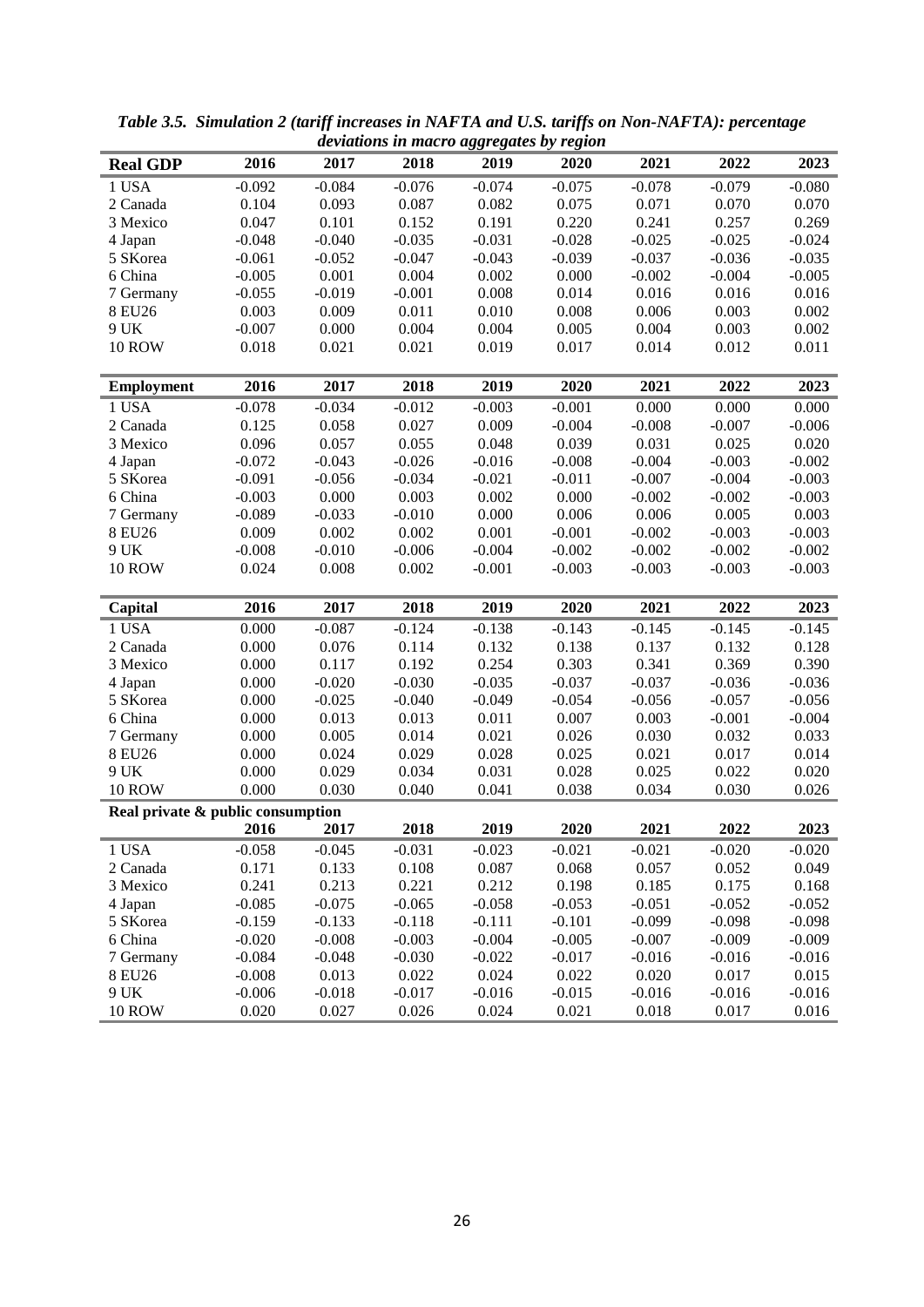#### **4. Concluding remarks**

<u>.</u>

Trade negotiations are often conducted in terms of narrowly defined commodities, well below the commodities/industries identified in standard CGE models. Most negotiators are lawyers rather than economists. In these circumstances, CGE analyses can be dismissed because to non economists the models seem insufficiently focused on the issues at hand. This is unfortunate because even when CGE models cannot capture the exact details of a proposed trade policy, they can still provide valuable insights. These general insights are mainly of the form of alerting negotiators that increases in protection are ineffective as a macro policy. They may save jobs in the protected sector, but they reduce employment in other parts of the economy.

Disaggregating industries and commodities in a CGE model increases the likelihood that the model can be applied directly in the analysis of a particular policy. This leaves the general messages intact while at the same time increasing the acceptability of the analysis and potentially producing new policy-specific messages. For example, with the disaggregated Motor vehicle sector included in GTAP-MVH, we found that tariffs on finished motor vehicle trade within NAFTA were not only negative at a macro level for the three NAFTA countries, but were also negative for output from their Motor vehicle sectors.

The disaggregation method that we have described in this paper and implemented for the Motor vehicle sector is applicable to other sectors. In the GTAP model, it could be used to disaggregate sectors such as Textiles, Wearing apparel, Fabricated metal products, Other transport equipment, Electronic equipment, and Other machinery. Detailed trade data, necessary for our disaggregation method, exists for products within all these sectors. Disaggregating these sectors would not only enhance the GTAP model as a tool for trade policy analysis, but would also be a step towards the development of new models required for analysing trade dominated by global supply chains.[5](#page-28-0) 

<span id="page-28-0"></span><sup>5</sup> Walmsley and Minor (2017) produce a version of GTAP that they refer to as a supply chain model. The standard version of GTAP identifies flows of commodity c from source country s to destination country d but then assumes that the source composition of imported c in d is the same for all users. Walmsley and Minor make a valuable contribution by equipping GTAP with data that identify imports by source country for each using agent in d. However, they do not address sectoral disaggregation. We consider this to be a fundamental requirement for converting GTAP into a model for analysing global supply chain trade.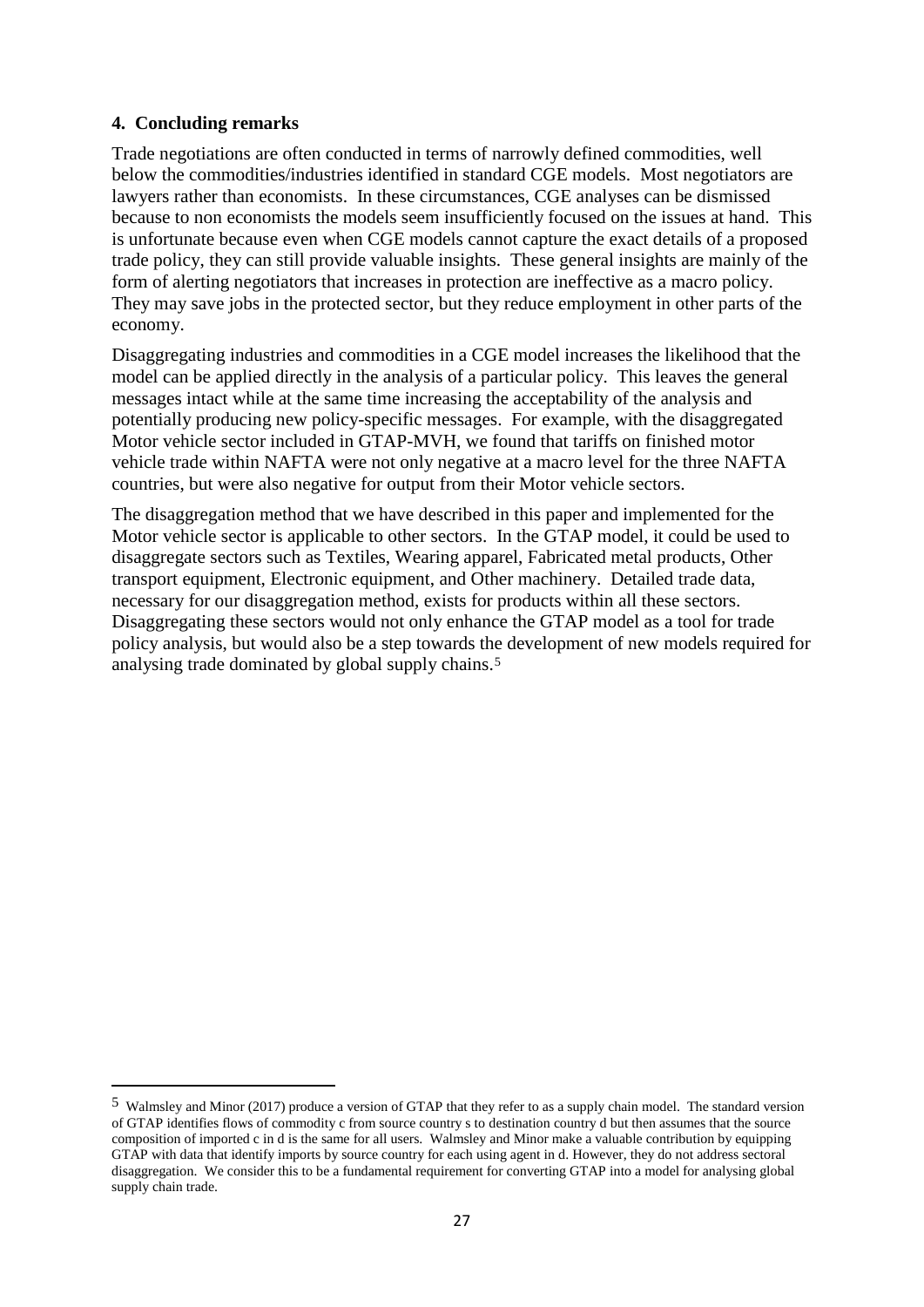#### **References**

Aguiar, A (2016), Concordances – six-digit HS sectors to GTAP sectors. GTAP Resource #5111, available at

[https://www.gtap.agecon.purdue.edu/resources/res\\_display.asp?RecordID=5111](https://www.gtap.agecon.purdue.edu/resources/res_display.asp?RecordID=5111).

- Aguiar, A., B. Narayanan, and R. McDougall (2016), "An Overview of the GTAP 9 Data Base", *Journal of Global Economic Analysis* 1, no. 1, June, pp. 181-208.
- Bank of Korea Economic Statistics System (2014), 2010 Updated Input-Output Tables, available at [https://ecos.bok.or.kr/flex/EasySearch\\_e.jsp.](https://ecos.bok.or.kr/flex/EasySearch_e.jsp)
- Barnes Reports (2017a), "Automobile & Motor Vehicle Mfg. Industry NAICS 33611", *2017 World Industry & Market Outlook Report*, pp 1-139.
- Barnes Reports (2017b), "utomobile Gas Engine & Engine Parts Mfg. NAICS 33631", *2017 World Industry & Market Outlook Report*, pp 1-139.
- Barnes Reports (2017c), "Heavy Duty Truck Manufacturing Industry NAICS 33612", *2017 World Industry & Market Outlook Report*, pp 1-139.
- Calderon, C., A. Chong, and E. Stein (2007), "Trade intensity and business cycle synchronization: Are developing countries any different?", *Journal of international Economics,* 71, pp. 2-21.
- Corong, E., T. Hertel, R. McDougall, M. Tsigas and D. van der Mensbrugghe (2017), "The standard GTAP model, version 7", *Journal of Global Economic Analysis*, vol. 4, No. 1, pp.1-119.
- Deardorff, A.V., R.M. Stern and C.F. Baum (1977), "A multi-country simulation of the employment and exchange-rate effects of post-Kennedy round tariff reductions" , Chapter 3, pp. 36-72 in N. Akrasanee, S. Naya and V.Vichit-Vadakan (editors), *Trade and Employment in Asia and the Pacific*, the University Press of Hawaii, Honolulu.
- Dixon, P.B., B.R. Parmenter, G.J. Ryland and J. Sutton (1977), *ORANI, A General Equilibrium Model of the Australian Economy: Current Specification and Illustrations of Use for Policy Analysis,* Vol. 2 of the First Progress Report of the IMPACT Project, Australian Government Publishing Service, Canberra, pp. xii + 297.
- Dixon, P.B., B.R. Parmenter, John Sutton and D.P. Vincent (1982), *ORANI: A Multisectoral Model of the Australian Economy*, Contributions to Economic Analysis 142, North-Holland Publishing Company, pp. xviii + 372.
- Dixon, P.B., M.T. Rimmer and N. Tran (2019), "GTAP-MVH, a model for analysing the worldwide effects of trade policies in the motor vehicle sector: theory and data", *CoPS Working Paper No. G-290*, April, available at <http://www.copsmodels.com/elecpapr/g-290.htm> .
- Dixon P.B, M.T. Rimmer, and Waschik., R.G. (2017) "*Updating USAGE: Baseline and illustrative application*", *CoPS Working Paper No. G-269*, available at <http://www.copsmodels.com/elecpapr/g-269.htm> .
- Evans, H.D. (1972), *A General Equilibrium Analysis of Protection: the effects of protection in Australia*, Contributions to Economic Analysis 76, North-Holland Publishing Company, Amsterdam.
- Ferrantino, M.J., X. Liu, and Z. Wang (2012), "Evasion behaviors of exporters and importers: Evidence from the US–China trade data discrepancy", *Journal of International Economics,* 86, pp. 141-157.